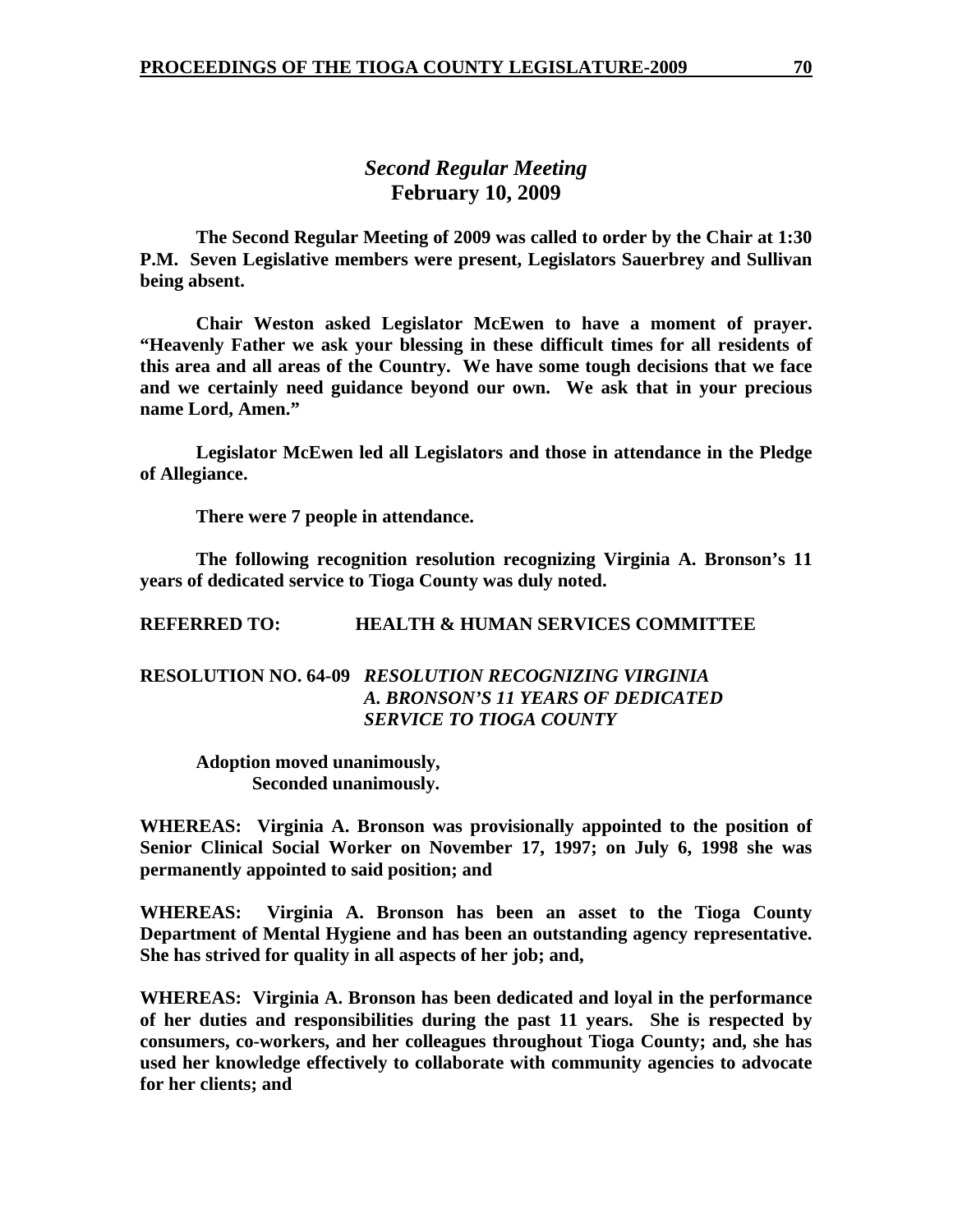**WHEREAS: Virginia A. Bronson retired on January 8, 2009; therefore be it** 

**RESOLVED: That the Tioga County Legislature, on its own behalf, as well as on behalf of the citizens of Tioga County, express sincere gratitude to Virginia A. Bronson for her 11 years of dedicated and loyal service to the residents of Tioga County; and be it further** 

**RESOLVED: That this resolution be spread upon the minutes of this meeting and a certified copy be presented to this outstanding employee, Virginia A. Bronson.** 

#### **CARRIED UNANIMOUSLY**

 **Don Patterson from The Partners Insurance Company spoke. "I do have a check for the County and I would like to read the letter that accompanies it.** 

 **"To the Legislature. Your insurance provider, the New York Municipal Insurance Reciprocal (NYMIR) was created in 1993 under the partnership of the three municipal associations – the Conference of Mayors, the Association of Towns, and the Association of Counties. Its mission was to provide a stable, not-for-profit insurance and risk management program solely for NYS Municipalities.** 

 **"The County joined this program as a subscriber five years ago and like all of the other subscribers (almost 600 strong), the County paid a capitalization fee into NYMIR's surplus fund, in addition to its annual premiums. You paid \$97,284.24 of capitalization in five annual installments.** 

 **"NYMIR has been very successful in its 16 years of insurance operations. It has delivered on its promise to provide the best in municipal insurance coverage and risk management; to settle all claims fairly, but fight the frivolous and fraudulent ones; to charge actuarially sound and reasonable premiums; and to do all of this in a fiscally responsible way.** 

 **"NYMIR's Board of Governors is pleased to announce that due to the success of the program, NYMIR is now able to return a substantial portion of your capitalization fee. Beginning with this first of three installments of \$24,321.06, NYMIR will return 75% of your fee. The remaining payments will be made in 2010 and 2011 as you continue to renew with NYMIR.** 

 **"NYMIR wishes to recognize and thank the County for its long term, continued commitment to their unique and specialized municipal insurance program. Again thank you very much for your business. I am very pleased to advise you and consult with you on your insurance and risk management program, and I would like to present this check to Dale."**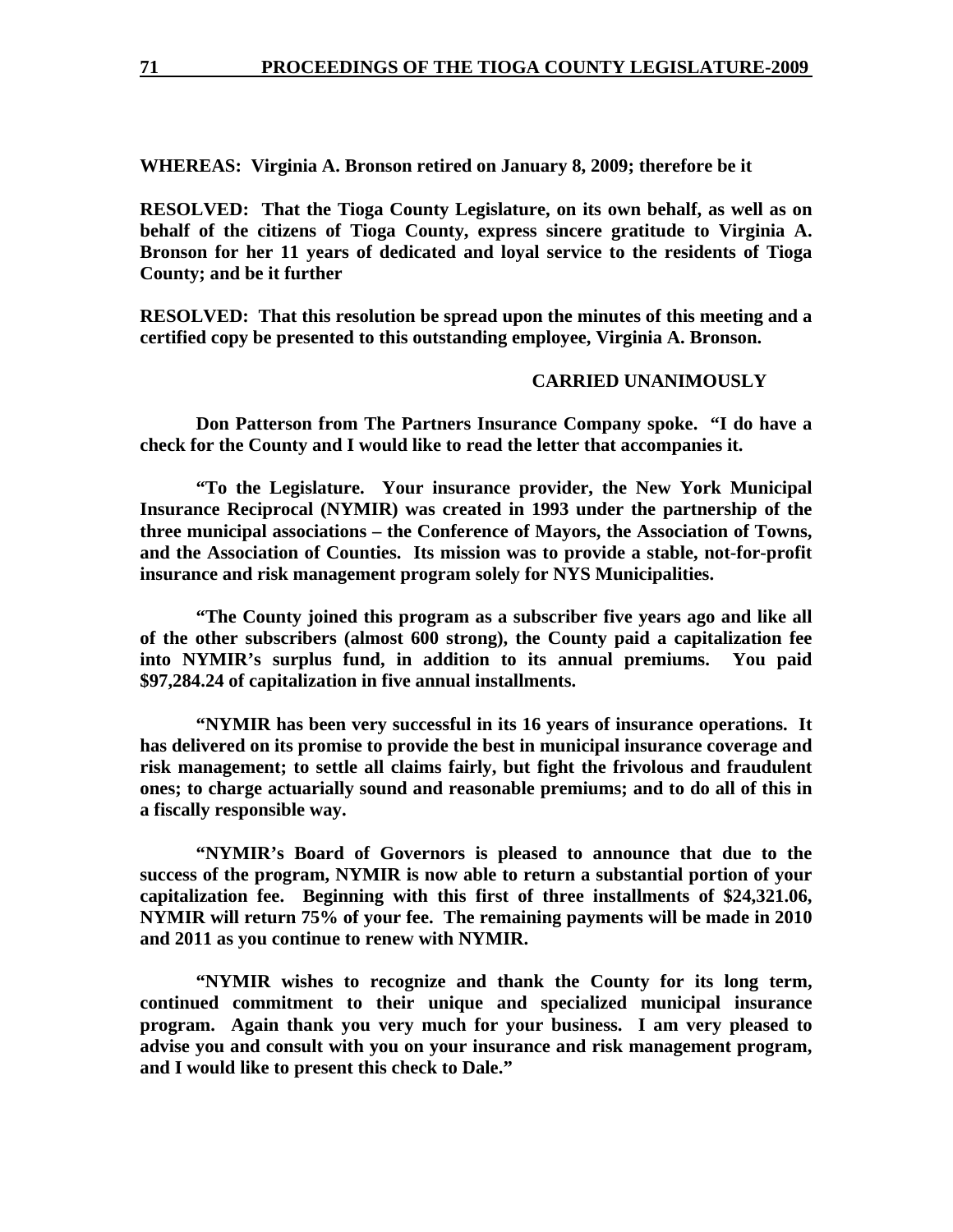**George Penney had privilege of the floor. "First let me applaud this body for your decision to examine the county expenses in detail. As I look at the appropriate documents I find that the county has six full time attorneys and three part time. I have looked at the job descriptions of some of these and to me they seem rather general, so I would recommend that as you look at the county expenses, you also require detailed job descriptions of each of the county positions. I think you will then have a better ability to judge whether those expenses are justified. I thank you."** 

| <b>Code</b> | <b>Description</b>                                 | <b>Equipment</b> | <b>Expense</b> |
|-------------|----------------------------------------------------|------------------|----------------|
| A1010       | <b>Legislative Board</b>                           |                  | 1,028.51       |
| A1165       | <b>District Attorney</b>                           |                  | 2,161.39       |
| A1170       | <b>Public Defender</b>                             |                  | 733.28         |
| A1172       | <b>Assigned Counsel</b>                            |                  | 11,929.31      |
| A1325       | <b>Treasurer</b>                                   |                  | 1,043.76       |
| A1345       | <b>Purchasing</b>                                  |                  | 363.73         |
| A1355       | <b>Assessments</b>                                 |                  | 1,069.17       |
| A1410       | <b>County Clerk</b>                                |                  | 2,234.46       |
| A 1411      | <b>Department of Motor Vehicles</b>                |                  | 7,467.13       |
| A1420       | Law                                                |                  | 1,733.07       |
| A1430       | <b>Personnel</b>                                   |                  | 4,324.74       |
| A1450       | <b>Elections</b>                                   | 1,379.63         | 14,811.01      |
| A1460       | <b>Records Management</b>                          |                  | 340.42         |
| A1490       | <b>Public Works Administration</b>                 |                  | 340.50         |
| A1620       | <b>Buildings</b>                                   | 74.96            | 111,130.88     |
| A1680       | <b>Information Technology</b>                      | 2,901.00         | 20,354.64      |
| A1920       | <b>Municipal Association Dues</b>                  |                  | 5,706.00       |
| A2960       | <b>Education of Handicapped Children</b>           |                  | 273,437.82     |
| A3020       | <b>Public Safety Communication E 911 System</b>    |                  | 4,870.70       |
| A3110       | <b>Sheriff</b>                                     |                  | 20,994.91      |
| A3110.41    | <b>Sheriff-Court Attendants</b>                    |                  | 2,006.45       |
| A3140       | <b>Probation</b>                                   |                  | 2,034.36       |
| A3142       | <b>Alternatives to Incarceration</b>               |                  | 926.00         |
| A3150       | <b>Jail</b>                                        |                  | 47,328.20      |
| A3315       | <b>Special Traffic Programs</b>                    |                  | 9,572.52       |
| A3410       | <b>Fire</b>                                        | 395.99           | 4,579.41       |
| A3640       | <b>Emergency Management Office</b>                 |                  | 394.36         |
| A3641       | <b>Emergency Management Grant</b>                  | 1,501.97         |                |
| A3653       | <b>Emergency Management Grant Education 945.82</b> |                  |                |
| A3997       | <b>Sheriff DCJS Grant</b>                          | 1,448.10         |                |
| A4010       | <b>Public Health Nursing</b>                       | 1,947.26         | 49,046.59      |
| A4011       | <b>Public Health Administration</b>                |                  | 5,705.15       |

**The list of audited bills was submitted and is summarized as follows:**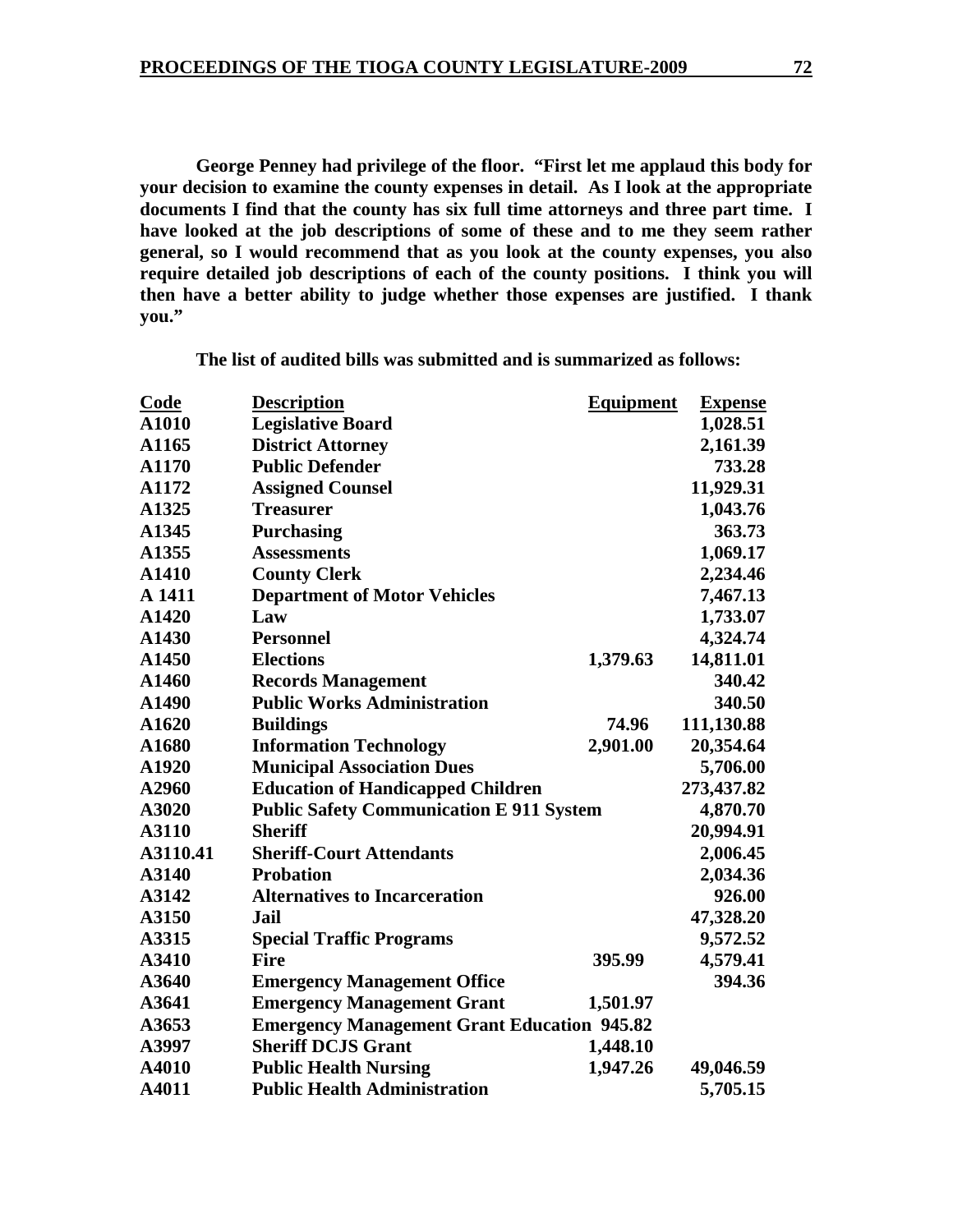| A4012                          | <b>Public Health Education</b>        |          | 239.36         |
|--------------------------------|---------------------------------------|----------|----------------|
| A4042                          | <b>Rabies Control</b>                 |          | 1,198.27       |
| A4044                          | <b>Early Intervention</b>             | 1,630.00 | 65,849.03      |
| A4053                          | <b>Preventive and Primary Health</b>  |          | 113.00         |
| A4054                          | <b>Preventive Dental Services</b>     |          | 2,651.10       |
| A4064                          | <b>Managed Care Dental</b>            | 118.00   | 15,074.09      |
| A4070                          | <b>Disease Control</b>                |          | 2,572.85       |
| A4090                          | <b>Environmental Health</b>           |          | 6,308.00       |
| A4210                          | <b>Alcohol and Drug Services</b>      |          | 11,028.86      |
| A4211                          | <b>Council on Alcoholism</b>          |          | 9,923.66       |
| A4309                          | <b>Mental Hygiene</b>                 | 288.00   | 9,792.20       |
| A4310                          | <b>Mental Health</b>                  |          | 56,731.23      |
| A4311                          | <b>Rehabilitation Services</b>        |          | 1,279.87       |
| A4315                          | <b>Mental Retardation</b>             |          | 29,659.00      |
| A4320                          | <b>Crisis Intervention Services</b>   |          | 16,782.89      |
| A4321                          | <b>Intensive Case Management</b>      |          | 4,239.31       |
| A4333                          | <b>Psycho Social Club</b>             |          | 30,905.25      |
| A5630                          | <b>Bus Operations</b>                 |          | 1,870.50       |
| A6010                          | <b>Social Services</b>                | 3,108.00 | 93,025.33      |
| A6422                          | <b>Economic Development</b>           |          | 587.83         |
| A6510                          | <b>Veterans' Service</b>              |          | 360.00         |
| A6610                          | <b>Sealer of Weights and Measures</b> |          | 234.63         |
| A7310                          | <b>Youth Programs</b>                 |          | 9,050.21       |
| A7989                          | <b>Tourism</b>                        |          | 124,694.29     |
| A8020                          | <b>Planning</b>                       |          | 959.06         |
| A9060                          | <b>Health Insurance</b>               |          | 520.94         |
| <b>SOLID WASTE FUND</b>        |                                       |          | 78,888.44      |
| <b>COUNTY ROAD FUND</b>        |                                       |          | 119,939.85     |
| <b>SPECIAL GRANT FUND</b>      |                                       |          | 2,563.25       |
| <b>CONSOLIDATE HEALTH FUND</b> |                                       |          | 778,076.84     |
| <b>CAPITAL FUND</b>            |                                       |          | 229,246.40     |
|                                | <b>LIABILITY INSURANCE FUND</b>       |          | 750.50         |
| <b>WORKERS' COMP</b>           |                                       |          | 111,351.34     |
| <b>GRAND TOTAL</b>             |                                       |          | \$2,439,874.58 |

 **Legislator Huttleston made a motion to approve the minutes of January 2 and 13, 2009, seconded by Legislator Monell, and carried.** 

**Committee meeting reports are on file in the Legislative Clerk's Office and may be procured there by any interested person.**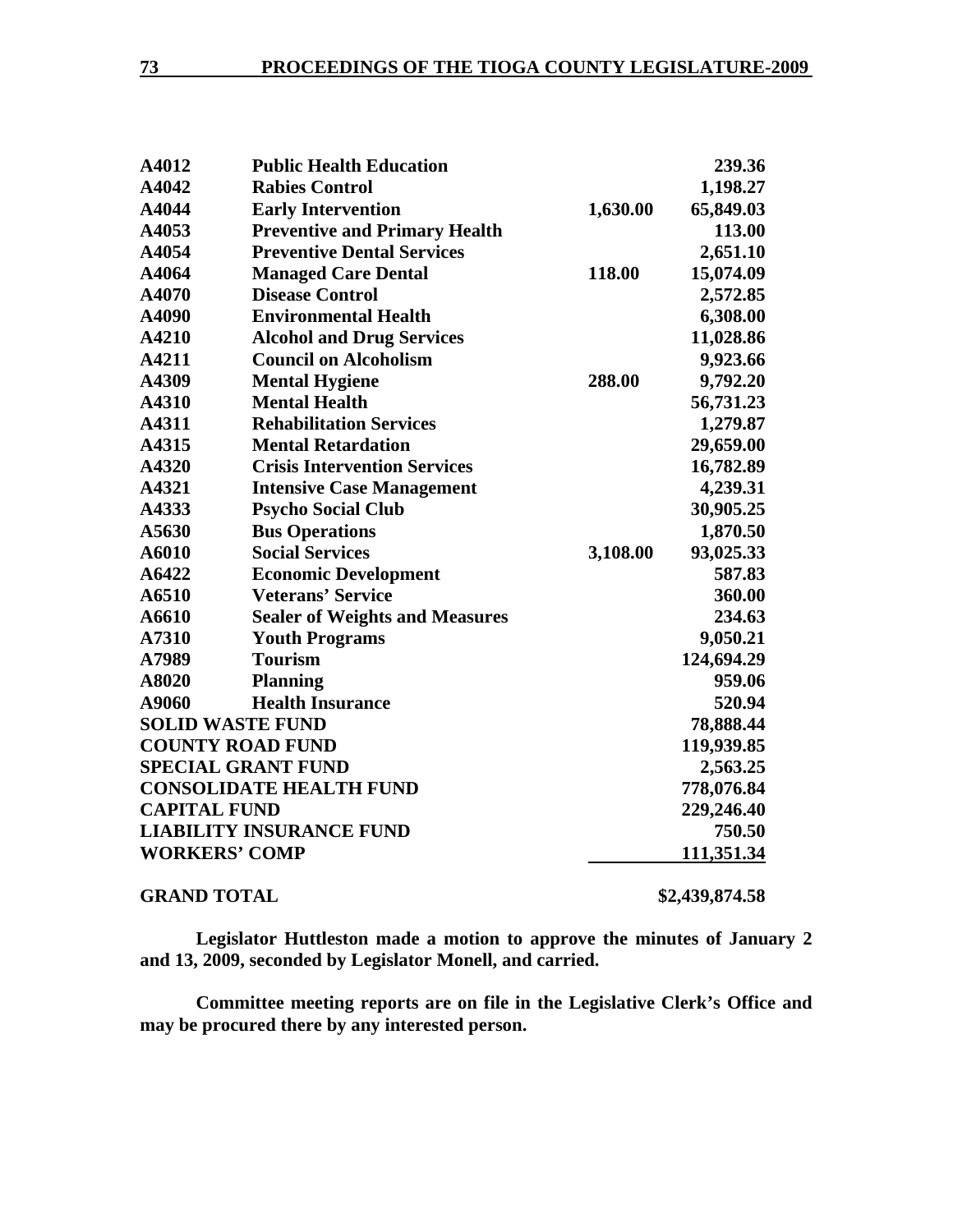**REFERRED TO: ED&P COMMITTEE FINANCE COMMITTEE** 

**RESOLUTION NO. 65–09** *APPROPRIATION OF ADDITIONAL REVENUE FOR THE SNOWMOBILE GRANT PROGRAM – ECONOMIC DEVELOPMENT & PLANNING* 

 **Adoption moved by Legislator Oberbeck, seconded by Legislator McEwen.** 

**WHEREAS: The Snowmobile Grant Program received an unanticipated additional funding of \$18,545 for the 2009 calendar year; therefore be it** 

**RESOLVED: That the additional \$18,545 be appropriated from A3989 State Aid Snowmobile Grant Program to Snowmobile Grant Account A7180.40-590.** 

> **Roll Call: Ayes 07 Noes 00 Absent 02 CARRIED**

# **REFERRED TO: PUBLIC WORKS COMMITTEE**

**RESOLUTION NO. 66-09** *RE-ESTABLISH PRIOR YEAR* 

 *HIGHWAY PROJECTS* 

 **Adoption moved by Legislator Roberts, seconded by Legislator Huttleston.** 

**WHEREAS: Prior year highway projects need to be re-established for the remaining balance as of year end 2008 for completion in 2009; therefore be it** 

**RESOLVED: That the following accounts and amounts be re-established:** 

| <b>Tobacco Bridge Projects</b> |                                 | BIN#           | <b>AMT</b> to Establish |
|--------------------------------|---------------------------------|----------------|-------------------------|
| H <sub>2006.03</sub>           | <b>Halsey Valley Rd. Bridge</b> | 3335010        | \$152,343.29            |
| H <sub>2007.05</sub>           | <b>West Creek Rd. Bridge</b>    | 3335230        | \$245,843.20            |
| H <sub>2007.06</sub>           | <b>East River Rd. Bridges</b>   | 335420&3335430 | \$328,058.98            |
| H <sub>2008.08</sub>           | <b>Southside Dr. Bridge</b>     | 3335530        | \$295,184.67            |
|                                | <b>Total Re-Established</b>     |                | \$1,021,430.14          |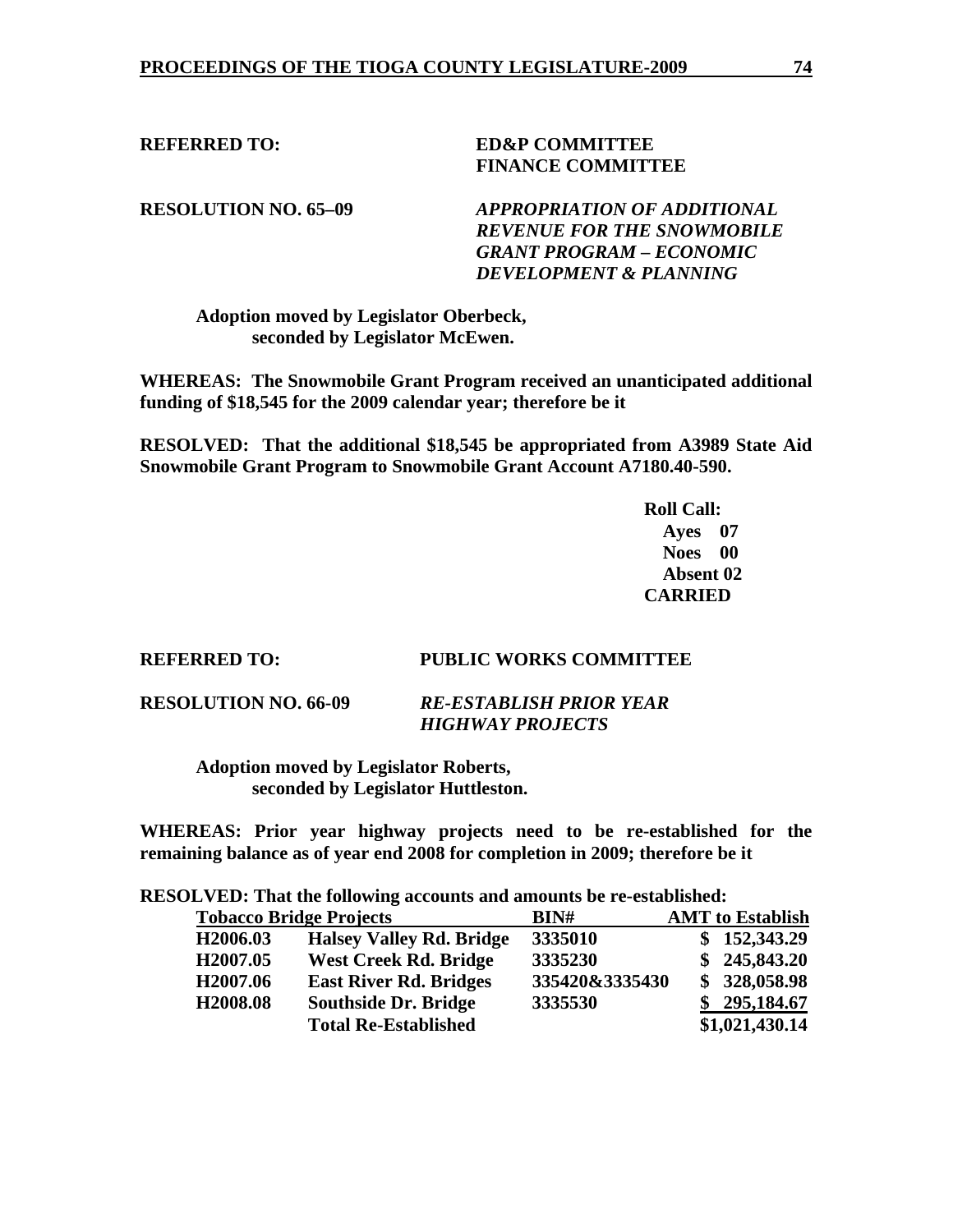| <b>CHIPS PROGRAM</b>          |                             |         |                  |
|-------------------------------|-----------------------------|---------|------------------|
| H <sub>2008.02</sub>          | <b>Bodle Hill RD.</b>       |         | \$<br>63,251.43  |
| H <sub>2008.03</sub>          | Goodrich Rd.                |         | 25,000.00        |
|                               |                             |         | \$<br>88,251.43  |
| <b>Capital Construction</b>   |                             |         |                  |
| H1620.20-921                  | <b>Stone Bldg. Roof</b>     |         | \$<br>3,012.37   |
| H1620.20-923                  | <b>Standby Generator</b>    |         | \$<br>94,500.00  |
| H1620.20-924                  | <b>Court House Façade</b>   |         | \$<br>92,431.00  |
| H1620.20-925                  | 56 Main St Façade           |         | \$<br>30,000.00  |
| H <sub>2007.17</sub>          | 56 Main St. Addition        |         | \$<br>24,673.55  |
|                               |                             |         | \$<br>244,616.92 |
| <b>Federal Bridge Program</b> |                             | BIN#    |                  |
| H <sub>2007.14</sub>          | <b>Tappan Rd. Bridge</b>    | 3335280 | \$<br>201,167.14 |
| H <sub>2008.07</sub>          | <b>Glen Mary Dr. Bridge</b> | 3335530 | \$<br>418,124.00 |
|                               |                             |         | \$<br>619,291.14 |

**The Federal Portion of the Glen Mary Project needs to be re-appropriated for 2009** 

| From:                |                                    |            |
|----------------------|------------------------------------|------------|
| H4502                | <b>Federal Aid Bridge Projects</b> | 488,000.00 |
| To:                  |                                    |            |
| H <sub>2008.07</sub> | <b>Glen Mary Dr. Bridge</b>        | 488,000.00 |

**And be it further** 

**RESOLVED: That the corresponding revenue sources shall also be re-established in the 2009 modified budget.** 

> **Roll Call: Ayes 07 Noes 00 Absent 02 CARRIED**

# **REFERRED TO: HEALTH & HUMAN SERVICES COMMITTEE FINANCE COMMITTEE**

**RESOLUTION NO. 67-09** *APPROPRIATION OF FUNDS MENTAL HYGIENE* 

> **Adoption moved by Legislator Huttleston, seconded by Legislator McEwen.**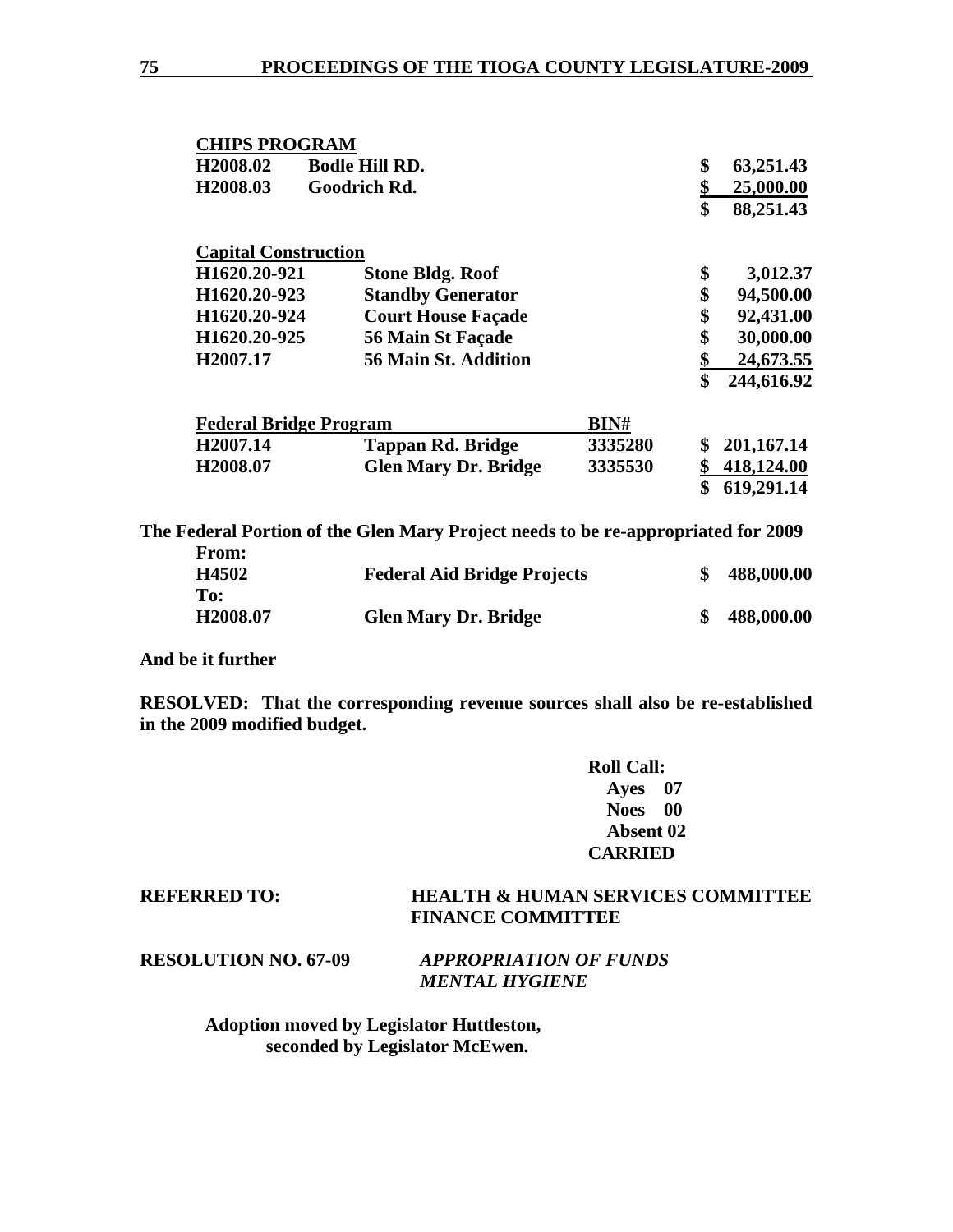**WHEREAS: Additional funding has been awarded to Tioga County Mental Hygiene from New York State Office of Mental Retardation and Developmental Disabilities (OMRDD); and** 

**WHEREAS: The funding is specifically earmarked for providers of OMRDD services; and** 

**WHEREAS: Appropriation of Funds requires Legislative approval; therefore be it** 

**RESOLVED: That funding be appropriated as follows:** 

|     | From: A3498.00 State Aid- OMRDD         | \$8,285 |
|-----|-----------------------------------------|---------|
| To: | A4315.40-670 OMRDD Therapeutic Services | \$8,285 |

 **Roll Call: Ayes 07 Noes 00 Absent 02 CARRIED** 

# **REFERRED TO: HEALTH & HUMAN SERVICES COMMITTEE FINANCE COMMITTEE**

# **RESOLUTION NO. 68-09** *APPROPRIATION OF FUNDS MENTAL HYGIENE*

 **Adoption moved by Legislator Huttleston, seconded by Legislator Monell.** 

**WHEREAS: Additional funding has been awarded to Tioga County Mental Hygiene from New York State Office of Mental Health (OMH); and** 

**WHEREAS: The funding is specifically earmarked for Penn York Opportunities and Rehabilitation Support Services; and** 

**WHEREAS: Appropriation of Funds requires Legislative approval; therefore be it** 

**RESOLVED: That funding be appropriated as follows:** 

|     | From: A3490.30 State Aid       | \$5,544 |
|-----|--------------------------------|---------|
| To: | A4311.40-590 Services Rendered | \$5,544 |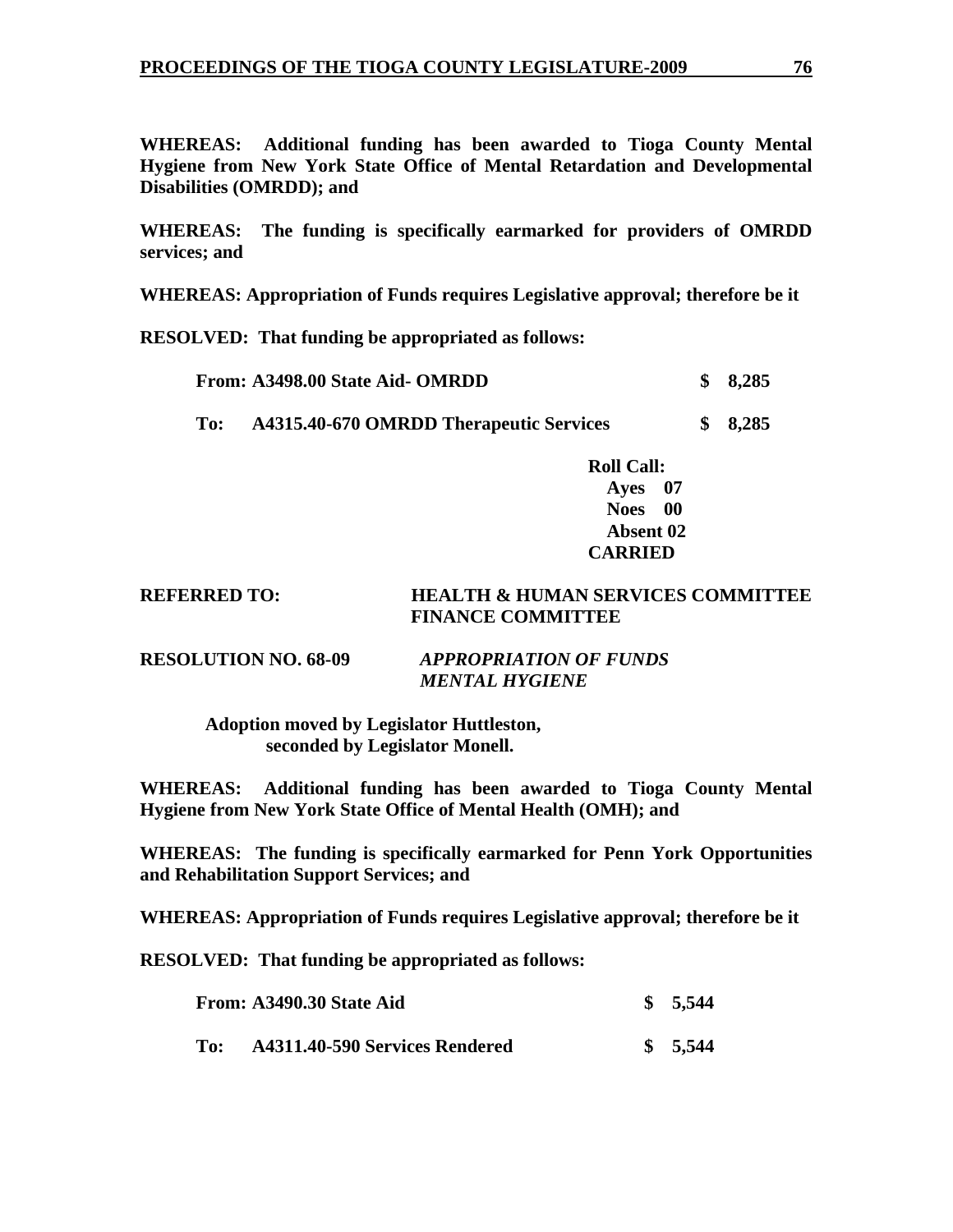**Roll Call: Ayes 07 Noes 00 Absent 02 CARRIED** 

## **REFERRED TO: PUBLIC WORKS**

# **RESOLUTION NO. 69-09** *HIRE MCFARLAND-JOHNSON FOR INSPECTION SERVICES FOR GLEN MARY DR. BRIDGE PROJECT*

 **Adoption moved by Legislator Roberts, seconded by Legislator Huttleston.** 

**WHEREAS: The Glen Mary Dr. Bridge (BIN 3335120) Project over Catatonk Creek in the Town of Tioga, NY will require inspection services during the project; and** 

**WHEREAS: McFarland-Johnson Engineers, Binghamton, NY has successfully completed the NYSDOT Selection process for engineering services; and** 

**WHEREA: Funds for these services are available from the remaining tobacco money; therefore be it** 

**RESOLVED: That the Tioga County Legislature approve the hiring of McFarland-Johnson Engineers, Binghamton, NY for inspection services not to exceed \$115,793.00** 

**And be it further** 

**RESOLVED: These services should be paid out of Glen Mary Drive Bridge Account H2008.07.**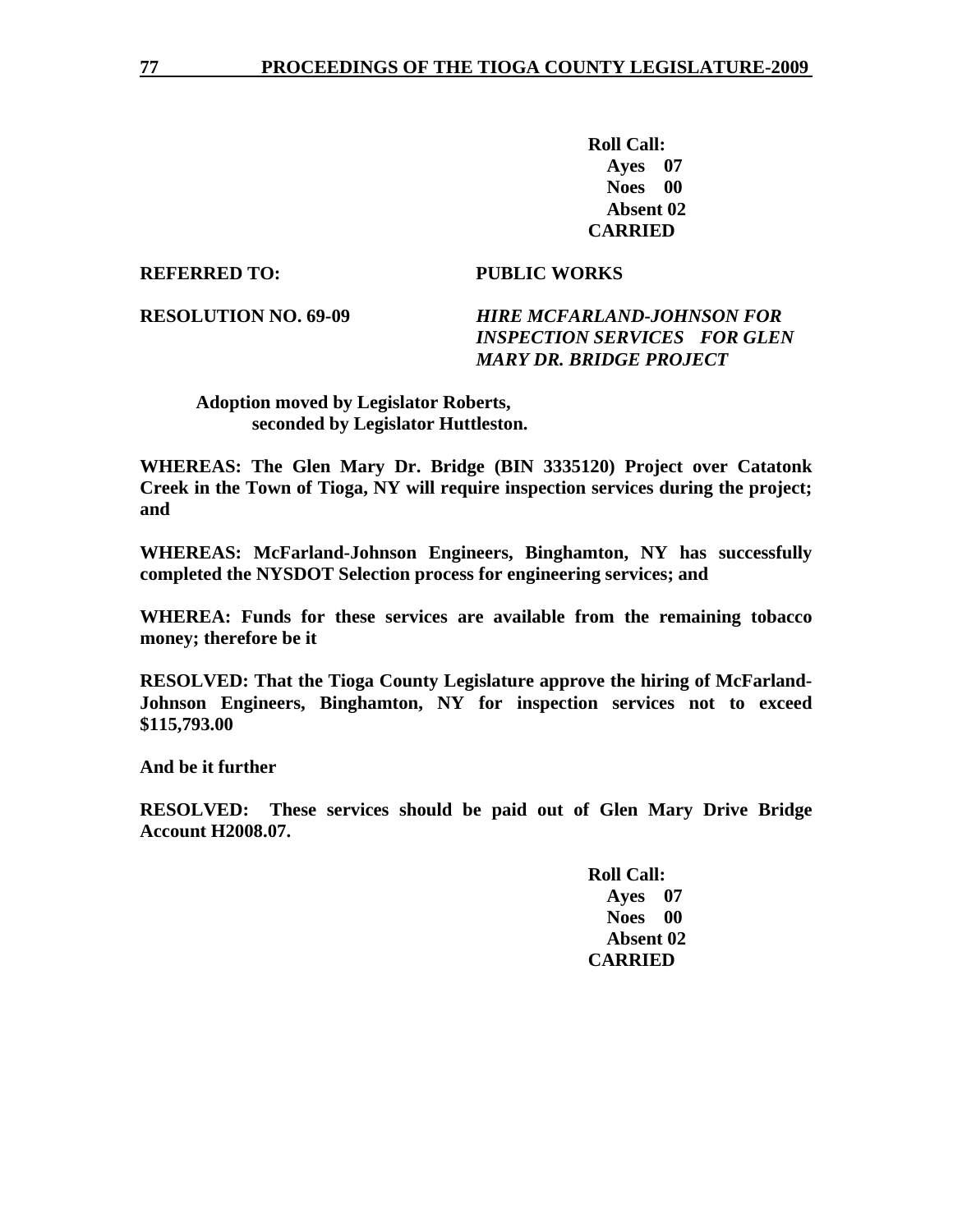**REFERRED TO: PUBLIC SAFETY COMMITTEE** 

**RESOLUTION NO. 70-09** *APPROVE ALTERNATIVES TO INCARCERATION 2009 CONSOLIDATED SERVICE PLAN* 

 **Adoption moved by Legislator Roberts, seconded by Legislator Oberbeck.** 

**WHEREAS: The Alternatives To Incarceration Service Plan for 2009 has been presented to and approved by members of the Alternatives To Incarceration Committee on January 15, 2009; now therefore be it** 

**RESOLVED: That the Tioga County Legislature approve the Alternatives To Incarceration Service Plan for the time period of 1/01/09 to 12/31/09 and submit same to the NYS Division of Probation and Correctional Alternatives in order to continue state funding for Pre-Trial Release, Community Service, and Specialized & Drug/Alcohol Programs.** 

> **Roll Call: Ayes 07 Noes 00 Absent 02 CARRIED**

#### **REFERRED TO: PUBLIC SAFETY COMMITTEE**

**RESOLUTION NO. 71-09** *APPOINT MEMBERS ALTERNATIVES TO* 

*INCARCERATION ADVISORY BOARD* 

 **Adoption moved by Legislator Roberts, seconded by Legislator Oberbeck.** 

**RESOLVED: That the following members be appointed to the Alternatives to Incarceration Advisory Board for the following terms:** 

|                                                                     | <b>TERM</b>        |
|---------------------------------------------------------------------|--------------------|
| <b>Ex-Offender</b>                                                  | $4/1/09 - 3/31/10$ |
| <b>Crime Victim</b>                                                 | $4/1/09 - 3/31/10$ |
| Rep for Private Organization Operating within County 4/1/09-3/31/10 |                    |
| <b>State Certified Provider of Alcohol and/or Substance</b>         |                    |
| <b>Abuse Treatment</b>                                              | $4/1/09 - 3/31/10$ |
|                                                                     |                    |

 **CARRIED**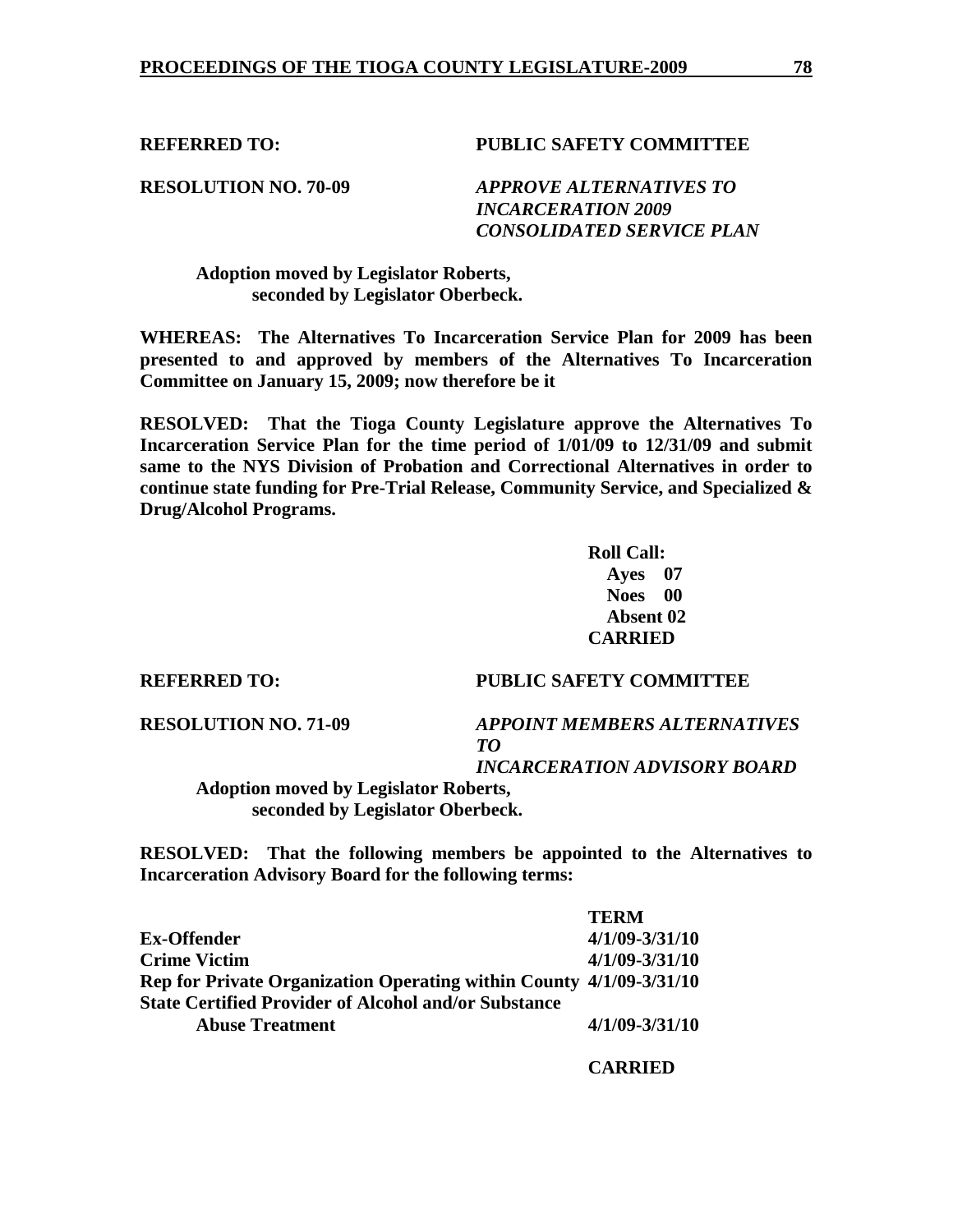# **REFERRED TO: HEALTH & HUMAN SERVICES COMMITTEE**

### **RESOLUTION NO. 72-09** *RESOLUTION TO APPOINT JENNIFER BERRYMAN TO THE COMMUNITY SERVICES BOARD*

 **Adoption moved by Legislator Huttleston, seconded by Legislator Oberbeck.** 

**WHEREAS: The Tioga County Community Services Board has vacant positions available; and** 

**WHEREAS: Jennifer Berryman, residing at Apalachin, NY, has expressed interest in filling a vacant position; and** 

**WHEREAS: The Community Services Board formally nominated Jennifer Berryman for a position at its January 2009 meeting, and recommends to the Tioga County Legislature that she be appointed to the Community Services Board; now therefore be it** 

**RESOLVED: That the Tioga County Legislature hereby appoints Jennifer Berryman to the Tioga County Community Services Board for the remainder of a vacant term ending March 31, 2012.** 

### **CARRIED**

## **REFERRED TO: HEALTH & HUMAN SERVICES COMMITTEE**

**RESOLUTION NO. 73-09** *APPOINT MEMBERS TO THE TIOGA COUNTY BOARD OF HEALTH* 

**Adoption moved by Legislator Huttleston, seconded by Legislator Oberbeck.** 

**WHEREAS: Section 344 of the Public Health Law requires that members of the Board of Health shall serve six (6) year staggered terms; and** 

**WHEREAS: The appointed terms for Richard Huttleston and Mark Corey, MD on the Board of Health expired 12/31/08; and** 

**WHEREAS: Richard Huttleston and Mark Corey, MD have agreed to serve for another term; therefore be it**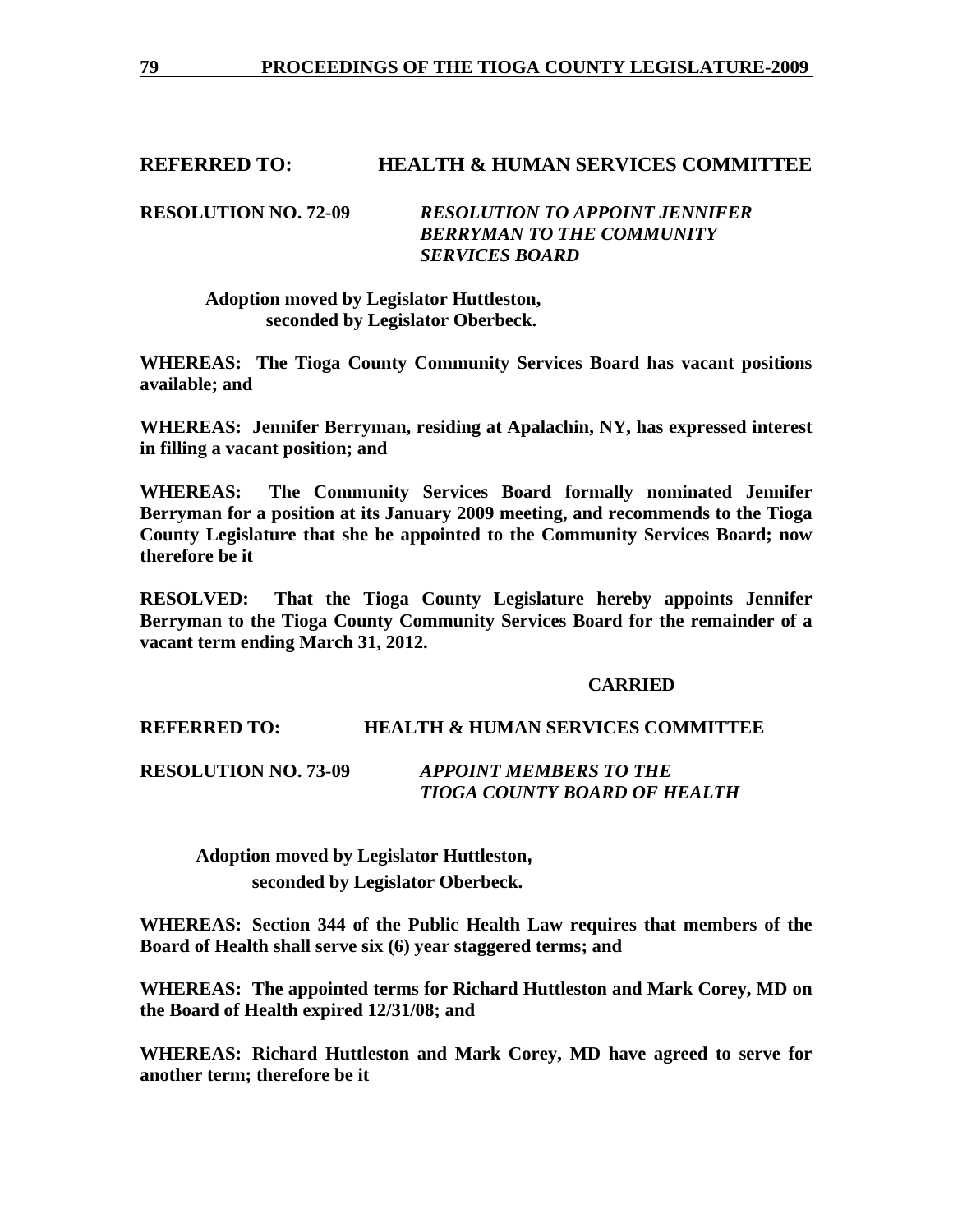**RESOLVED: That the following members be reappointed to the Tioga County Board of Health for terms as follows:** 

| <b>Name</b><br><b>Richard Huttleston</b> | <b>Term</b><br>1/1/09-12/31/11 |
|------------------------------------------|--------------------------------|
| <b>Mark Corey, MD</b>                    | 1/1/09-12/31/14                |
|                                          | <b>CARRIED</b>                 |

## **REFERRED TO: HEALTH & HUMAN SERVICES COMMITTEE**

**RESOLUTION NO. 74-09** *MODIFY COMMITTEE MEMBERS CERTIFIED HOME HEALTH AGENCY / LONG TERM HOME HEALTH CARE PROGRAM 2009* 

 **Adoption moved by Legislator Huttleston, seconded by Legislator Oberbeck.** 

**WHEREAS: Resolution No. 281-06 made appointments to the Tioga County Health Department Professional Advisory/Utilization Review Committee for CHHA/LTHHCP; and** 

**WHEREAS: Members continually leave and are replaced by name, and it is desirous to more effectively specify standard roles required for the committees rather than replace appointments by name as they leave; therefore be it** 

**RESOLVED: That the following roles be specified and appointed to the Professional Advisory/Utilization Review Committee for CHHA/LTHHCP with 4 year terms as follows:** 

**Appointee Role: Term of Appointment/4 Years: Certified Home Health Agency Tioga Opportunities Director Consumer Medical Social Worker/Master of Social Work Physical Therapist/Occupational Therapist Medical Director/Consultant Nurse #1 Nurse #2 Nurse #3 Director of Patient Services Public Health Director**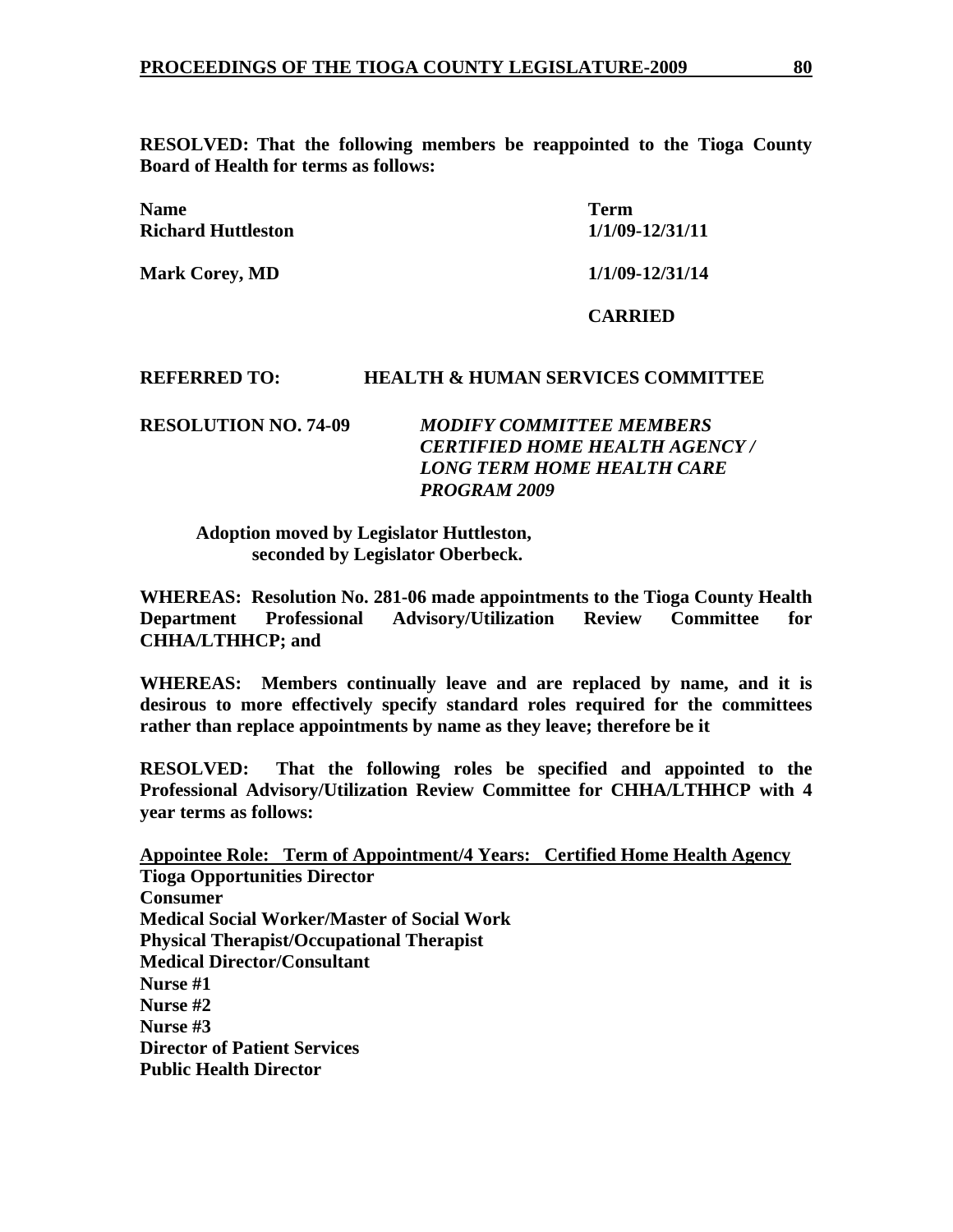**Dental Advisor Dental Program Manager/RDH Nurse (CHHA/LTHHCP) Primary Care Provider** 

**Appointee Role: Term of Appointment/4 Years: Long Term Home Health Care Tioga Opportunities Director Consumer Medical Social Worker/Master of Social Work Physical Therapist/Occupational Therapist Medical Director/Consultant Nurse #1 Nurse #2 Nurse #3 Director of Patient Services Public Health Director Dental Advisor Dental Program Manager/RDH Nurse (CHHA/LTHHCP) Primary Care Provider** 

# **CARRIED**

**REFERRED TO: HEALTH & HUMAN SERVICES COMMITTEE** 

**RESOLUTION NO. 75-09** *RABIES DONATION COMMITTEE* 

 **Adoption moved by Legislator Huttleston, seconded by Legislator McEwen.** 

**WHEREAS: Terms of office for the members of the Rabies Donation Committee have expired; and** 

**WHEREAS: The Public Health Director, Chair of Health and Human Services Committee and Treasurer or his/her designee, have agreed to serve for another three year term; therefore be it** 

**RESOLVED: That the Public Health Director, Chair of Health and Human Services Committee and Treasurer or his/her designee, be re-appointed to the Rabies Donation Committee for the term January 1, 2009 through December 31, 2011.** 

 **CARRIED**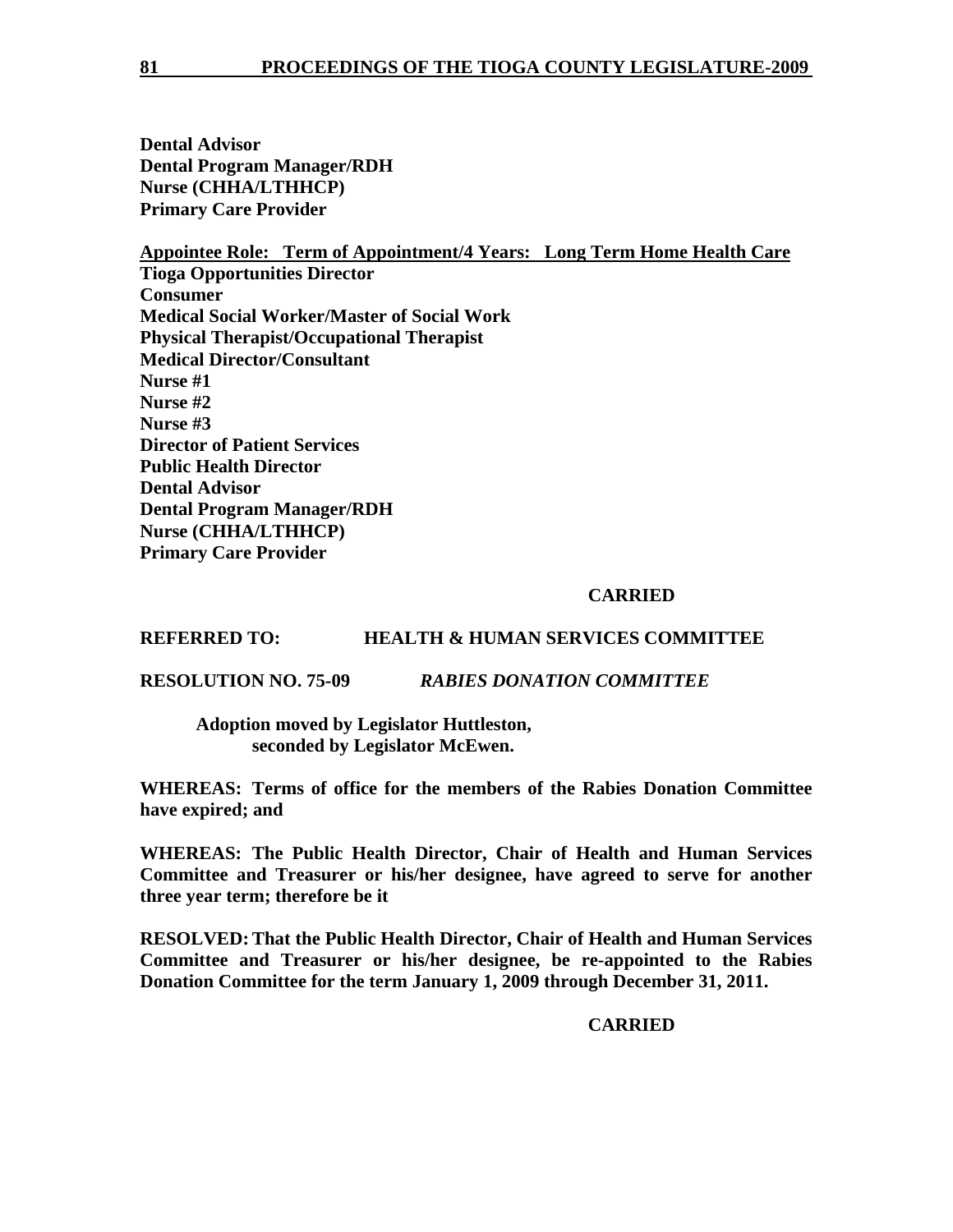# **REFERRED TO: ADMINISTRATIVE SERVICES COMMITTEE**

**RESOLUTION NO. 76–09** *ADOPT LOCAL LAW NO. 1 OF 2009* 

 **Adoption moved by Legislator Oberbeck, seconded by Legislator McEwen.** 

**WHEREAS: A public hearing was held on February 5, 2009, following due notice thereof to consider the adoption of Local Law Introductory No. 1 of the Year 2009 A Local Law authorizing the adjustment of exemptions for veterans under Real Property Tax Law Section 458(5), which law shall be known as the Veterans' Eligible Funds Adjustment Law; and** 

**WHEREAS: It is in the best interests of the residents of Tioga County to adopt such Local Law which will be Local Law No. 1 of 2009; therefore be it** 

**RESOLVED: That the following Local Law be and hereby is adopted;** 

 **County of Tioga** 

 **Local Law No. 1 of the Year 2009.** 

**A Local Law authorizing the adjustment of exemptions for veterans under Real Property Tax Law Section 458(5), which law shall be known as the Veterans' Eligible Funds Adjustment Law.** 

**Be It Enacted by the Legislature of the County of Tioga as follows:** 

# *SECTION I: LEGISLATIVE INTENT*

**It is the purpose and intent of this local law to authorize adjustment in the amount of exemption under Real Property Tax Law Section 458(5) if the total assessed value of the real property for which such exemption has been granted increases or decreases as the result of a revaluation or update of assessments, and a material change in level of assessment, as provided in title two of article twelve of the Real Property Tax Law, is certified for the assessment roll pursuant to the rules of the state board.** 

# *SECTION II: LEGISLATIVE AUTHORITY*

**This local law is enacted pursuant to the provisions of Real Property Tax Law Section 458 (5).**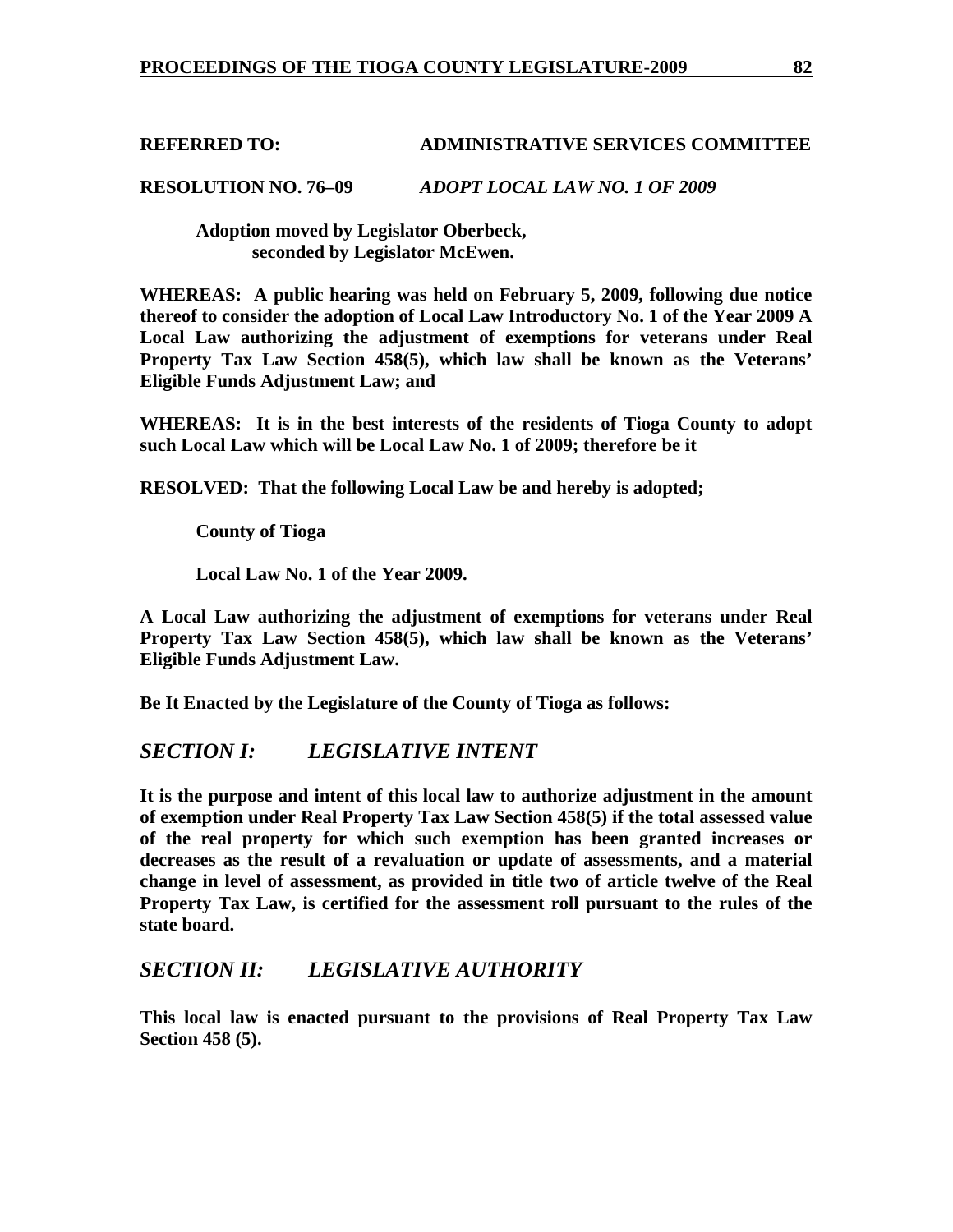# *SECTION III: SHORT TITLE*

**This local law shall be known as the Veterans' Eligible Funds Adjustment Law.** 

# *SECTION IV: CHANGE IN EXEMPTION*

**If in any village or town the total assessed value of the real property for which such the eligible funds veterans' exemption has been granted increases or decreases as the result of a revaluation or update of assessments, and a material change in level of assessment, as provided in title two of article twelve of the Real Property Tax Law, is certified for the assessment roll pursuant to the rules of the state board, the village or town assessor, as applicable, shall increase or decrease the amount of eligible funds veterans' exemption applicable to any County levied tax by multiplying the amount of the exemption by the change in the level of assessment for the County, as determined by and certified by the New York State Office of Real Property Services pursuant to the rules of that Office.** 

# *SECTION V: OWNER APPLICATION; RECOMPUTING OF EXEMPTIONS*

**1. At any time within one year after an assessment change which falls under Real Property Tax Law Section 458(5), any owner of property who previously received an exemption pursuant to Section 458 of the Real Property Tax Law but opted instead, as a result of a revaluation or update, to receive exemption pursuant to** 

**Section 458-a of the Real Property Tax Law may apply to the local assessor to again receive exemption under Section 458.** 

**2. The local assessor shall recompute all exemptions granted under Section 458 in the manner set forth in Section 458(5)(b) of the Real Property Tax Law.** 

# *SECTION VI: EFFECTIVE DATE*

**This local law shall take effect upon its filing with the Secretary of State in and for the State of New York.** 

**and be it further** 

**RESOLVED: That the Clerk of the Legislature be and hereby is directed, pursuant to Local Law No. 4 of 1992, to cause to be published in the official newspapers of the County of Tioga a synopsis of such Local Law, such synopsis to be within ten days after adoption of the Local Law; and be it further**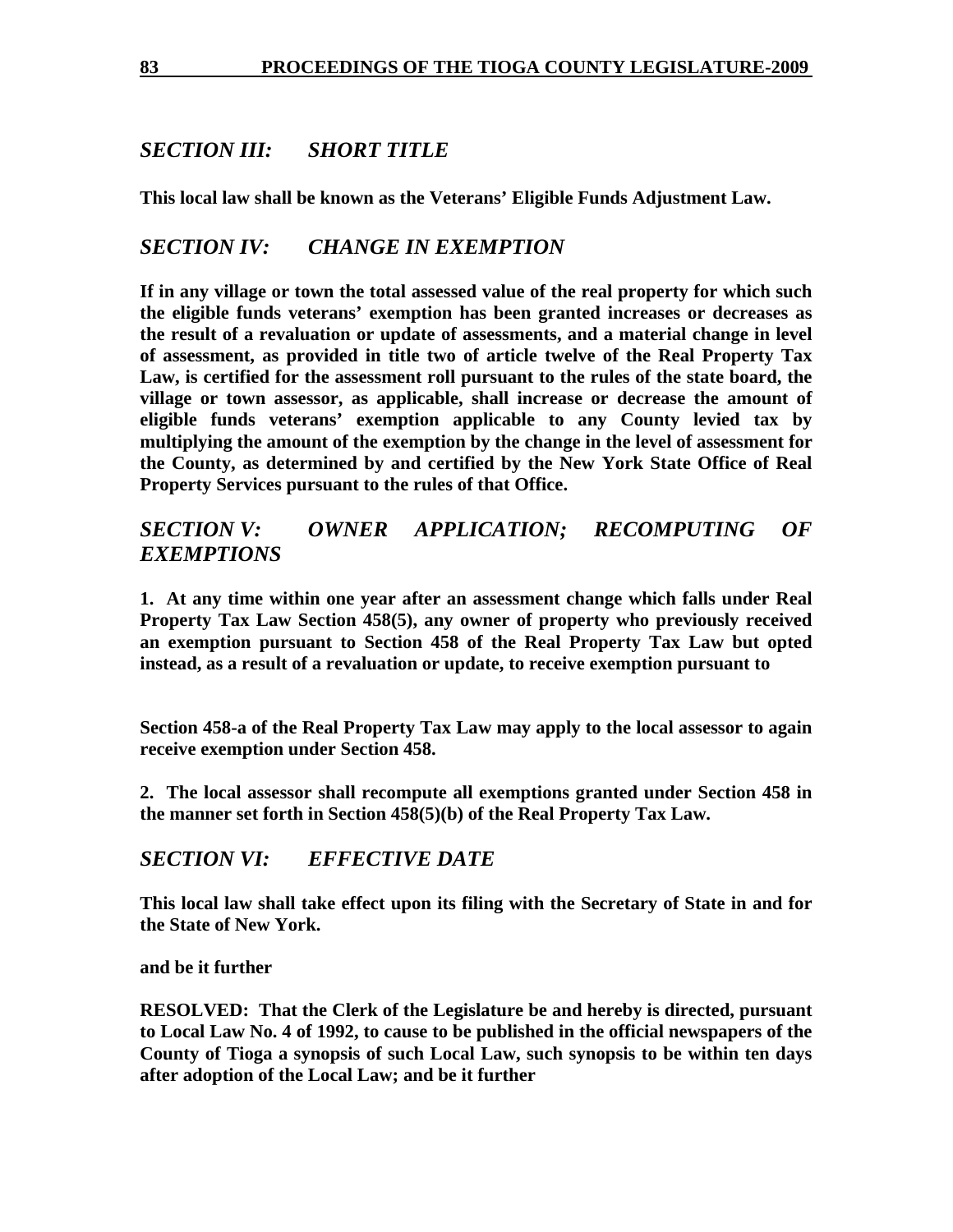**RESOLVED: That the Clerk of the Legislature be and hereby is directed within five days after adoption of such Local Law to cause the Local Law to be filed as required by the Municipal Home Rule Law Section 27.** 

> **Roll Call: Ayes 07 Noes 00 Absent 02 CARRIED**

 **Legislator McEwen introduced Local Law Introductory No. B of 2009.** 

 **County of Tioga** 

 **Local Law No. of the Year 2009.** 

# **A LOCAL LAW AUTHORIZING THE COUNTY OF TIOGA AND THE DISTRICT ATTORNEY TO APPOINT NON-TIOGA RESIDENTS TO THE POSITIONS OF ASSISTANT DISTRICT ATTORNEY**

**Be It Enacted by the Legislature of the County of Tioga as follows:** 

### **SECTION 1. PURPOSE.**

**The District Attorney and the Assistant District Attorney[s] are public officers under the Public Officers Law, Section 3, which section requires that such public officers be residents of the County of Tioga in order to hold such office. The purpose of this local law is to authorize non-residents of the County of Tioga to be Assistant County Attorneys due to the limited number of qualified attorneys residing within the County.** 

#### **SECTION 2. AUTHORITY.**

**Under the Municipal Home Rule Law, Section 10, the County of Tioga has the authority to authorize a non-resident to hold the position of Assistant District Attorney.** 

#### **SECTION 3. DEFINITIONS:**

**District Attorney – The person holding such office as appointed under Section 700 of the County Law.** 

**Assistant District Attorney – The person or persons appointed by the District Attorney under Section 702 of the County Law.**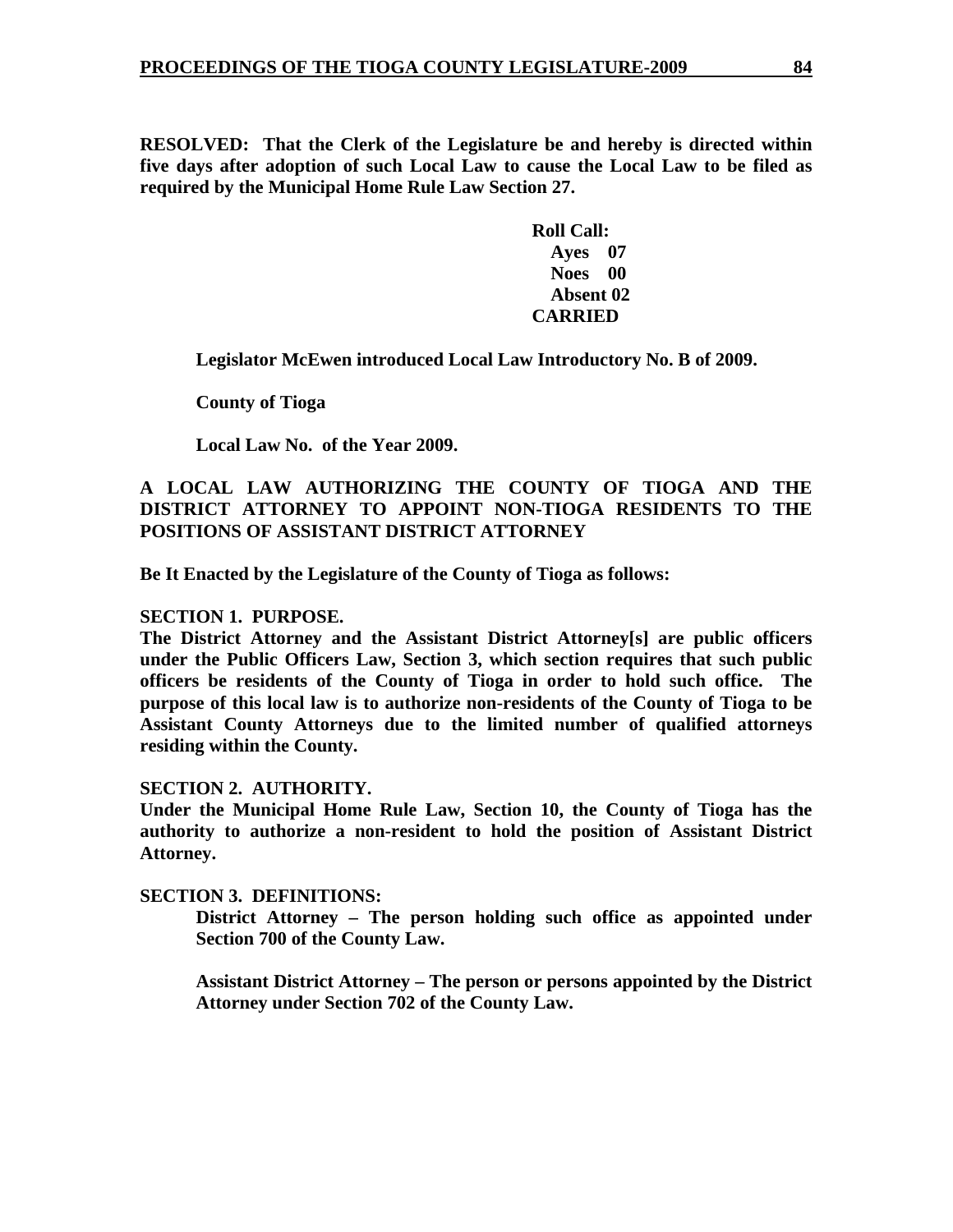# **SECTION 4. AUTHORIZATION.**

**The District Attorney is hereby authorized to appoint non-residents of the County of Tioga to the position of Assistant District Attorney.** 

# **SECTION 5: EFFECTIVE DATE.**

**This local law shall take effect upon filing in the Office of the Secretary of State as provided by Section 27 of the Municipal Home Rule Law.** 

**REFERRING TO: FINANCE/LEGAL COMMITTEE** 

| <b>RESOLUTION NO. 77-09</b> | SCHEDULE PUBLIC HEARING       |
|-----------------------------|-------------------------------|
|                             | <i>LOCAL LAW INTRODUCTORY</i> |
|                             | <b>NO. B OF 2009</b>          |

 **Adoption moved by Legislator McEwen, Seconded by Legislator Huttleston.** 

**RESOLVED: That a public hearing shall be scheduled on Introductory Local Law No. B of 2009 A Local Law authorizing the County of Tioga and the District Attorney to appoint non-Tioga residents to the positions of Assistant District Attorney in the Edward D. Hubbard Auditorium of the County Office Building, 56 Main Street, Owego, New York 13827 on Thursday, March 5, 2009 at 1:30 P.M. All persons desiring to present written or oral comments may do so at said time.** 

# **CARRIED**

**REFERRED TO: ED&P COMMITTEE**  **AG COMMITTEE** 

**RESOLUTION NO. 78-09** *SET PUBLIC HEARING FOR 2009 ANNUAL AGRICULTURAL DISTRICT INCLUSIONS*

 **Adoption moved by Legislator Oberbeck, seconded by Legislator McEwen.** 

**WHEREAS: The Tioga County Legislature, as per resolution 296-03 designated**  January 2<sup>nd</sup> through January 31<sup>st</sup> as the official annual enrollment period for **inclusion of viable agricultural properties in agricultural districts as required by §303-B of the NYS Agricultural and Markets Law 25-AA; and**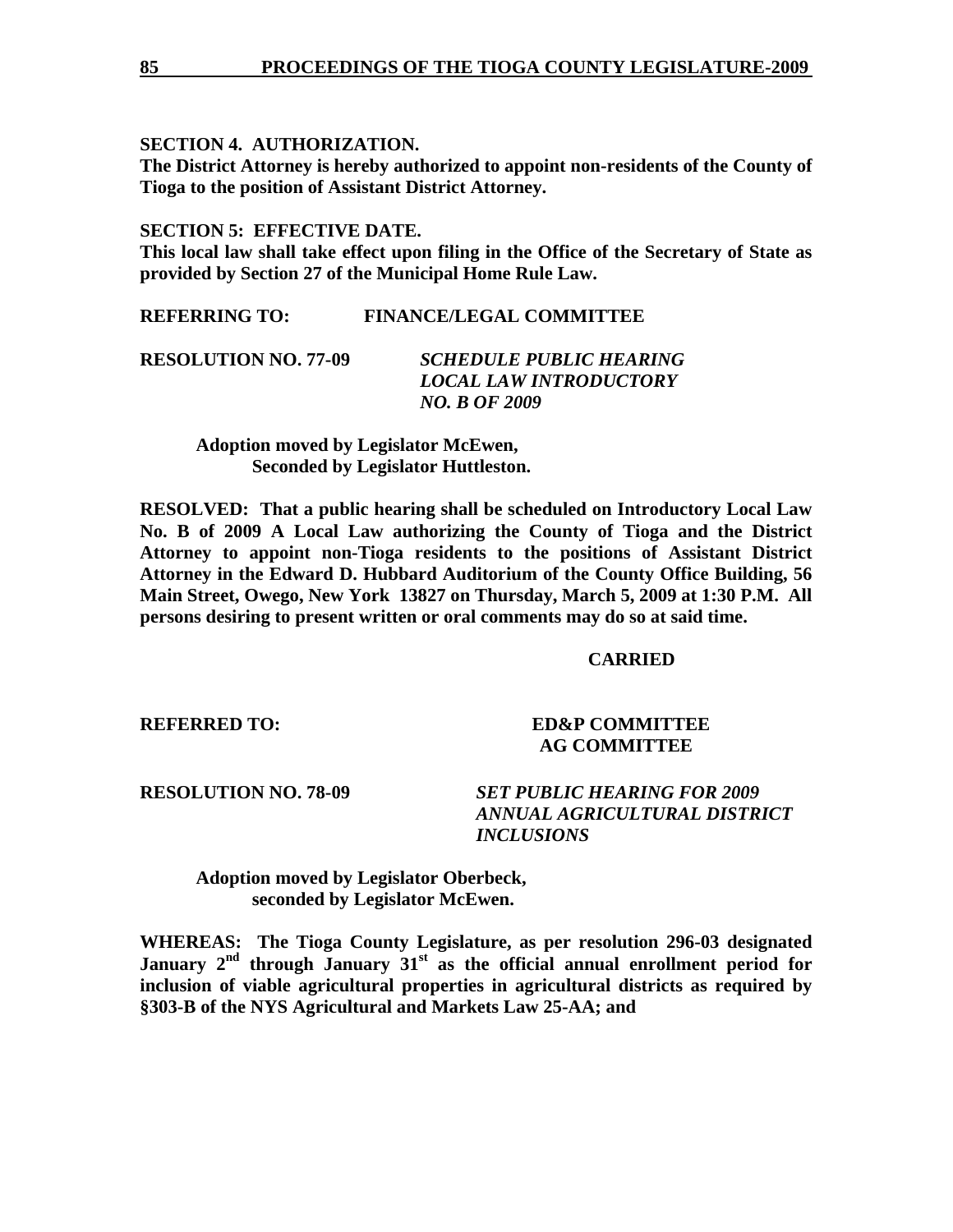**WHEREAS: Tioga County Planning has received requests for inclusion of land in agricultural districts outside of the North Tioga Agricultural District and said law requires that the Tioga County Legislature hold a public hearing before making a decision on inclusion of lands; therefore be it** 

**RESOLVED: That the Tioga County Legislature will hold a public hearing on requests of inclusion of viable agricultural land in agricultural districts received within in the designated time period in 2009 on February 19, 2009 at 10:00 AM in the Edward D. Hubbard Auditorium of the Tioga County Office Building, 56 Main Street, Owego, NY.** 

### **CARRIED**

| REFERRED TO:                | <b>AG LEGISLATIVE COMMITTEE</b><br><b>ED&amp;P LEGISLATIVE COMMITTEE</b>                                  |
|-----------------------------|-----------------------------------------------------------------------------------------------------------|
| <b>RESOLUTION NO. 79-09</b> | <b>SET PUBLIC HEARING FOR THE NORTH</b><br><b>TIOGA EIGHT-YEAR AGRICULTURAL</b><br><b>DISTRICT REVIEW</b> |

**Adoption moved by Legislator Oberbeck, seconded by Legislator Monell.** 

**WHEREAS: The Tioga County Legislature is reviewing a proposed plan for revision of the North-Tioga Agricultural District; and** 

**WHEREAS: This review is being conducted pursuant to Article 25-AA of the New York State Agricultural & Markets Law; and** 

**WHEREAS: The proposed plan and map, as recommended by the Tioga County Agriculture & Farmland Protection Board is available for public inspection at the Clerk of the Legislature's Office at 56 Main St. in Owego and the Town Hall in Newark Valley; now therefore be it** 

**RESOLVED: That a public hearing will be held on Thursday, February 26, 2009 at the Newark Valley Town Hall, 109 Whig Street, at 1:00 p.m. All interested parties will be heard by the Tioga County Legislature at this hearing.** 

#### **CARRIED**

**Legislator McEwen made a motion to have the following 13 resolutions, all on erroneous assessments, passed as one, seconded by Legislator Huttleston and carried.**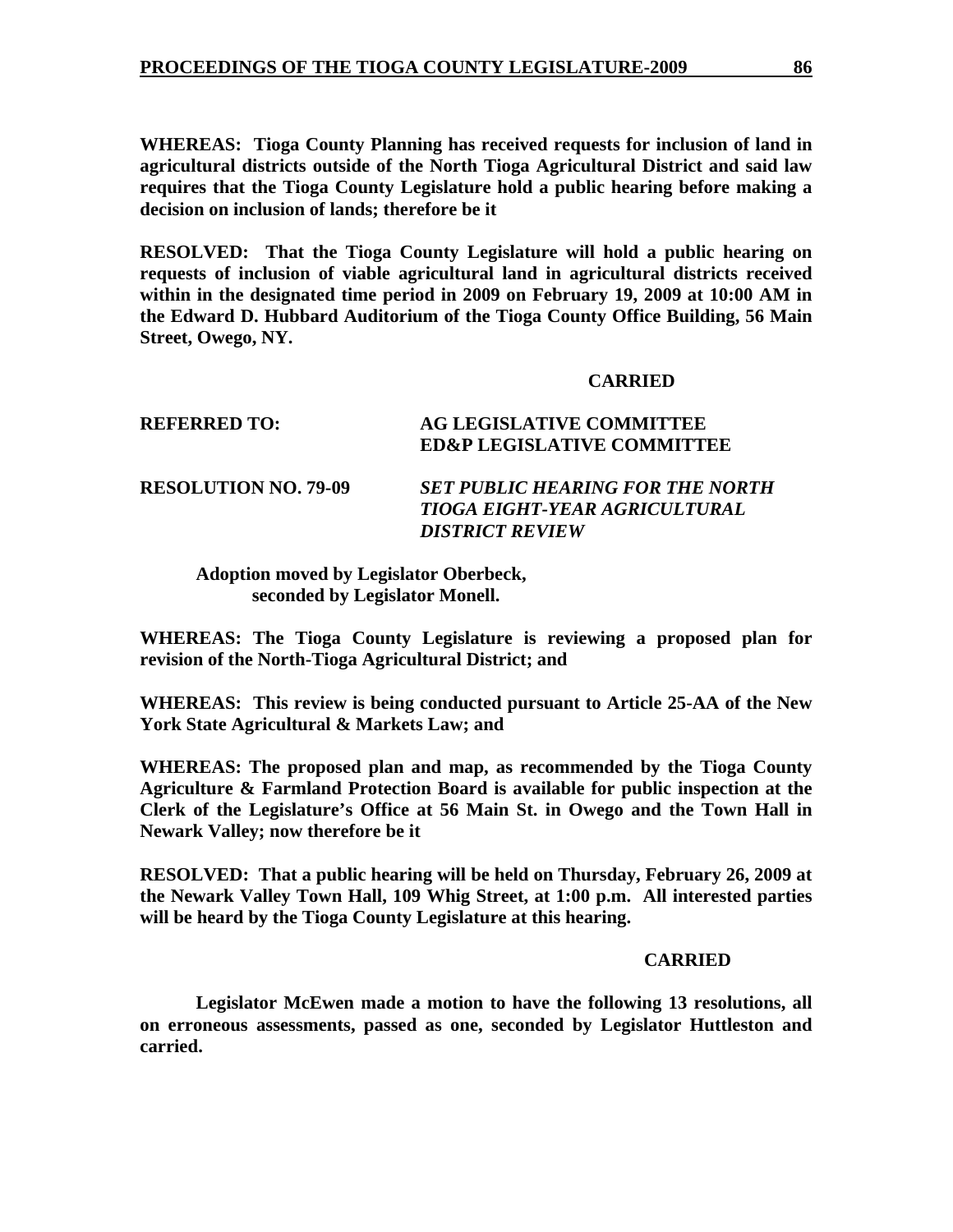# **RESOLUTION NO. 80-09** *AMEND RESOLUTION 63-09 TOWN OF BARTON*

 **Adoption moved by Legislator McEwen, Seconded by Legislator Monell.** 

**WHEREAS: An application for corrected tax roll indicates that property #12132 assessed to Hagen Pet Foods on the 2009 tax roll of the Town of Barton is erroneous in that the property is in an Empire Zone with a 485E exemption, which provides an exemption from all taxes except fire tax; be it therefore** 

**RESOLVED: That a new bill be issued to Hagen Pet Foods for property no. 12132 by the Town of Barton for fire tax only in the amount of \$1,342.66; and be it further** 

**RESOLVED: That the erroneous amount of \$2,811.02 be charged back to the Town of Barton; and be it further** 

**RESOLVED: That the erroneous solid waste tax of \$486.48 be charged back to the Solid Waste Fund; and be it further** 

**RESOLVED: That the erroneous county tax of \$11,577 be charged to the proper account in the records of the County Treasurer.** 

> **Roll Call: Ayes 07 Noes 00 Absent 02 CARRIED**

### **REFERRED TO: FINANCE COMMITTEE**

**RESOLUTION NO. 81-09** *ERRONEOUS ASSESSMENT TOWN OF BERKSHIRE*

 **Adoption moved by Legislator McEwen, Seconded by Legislator Monell.**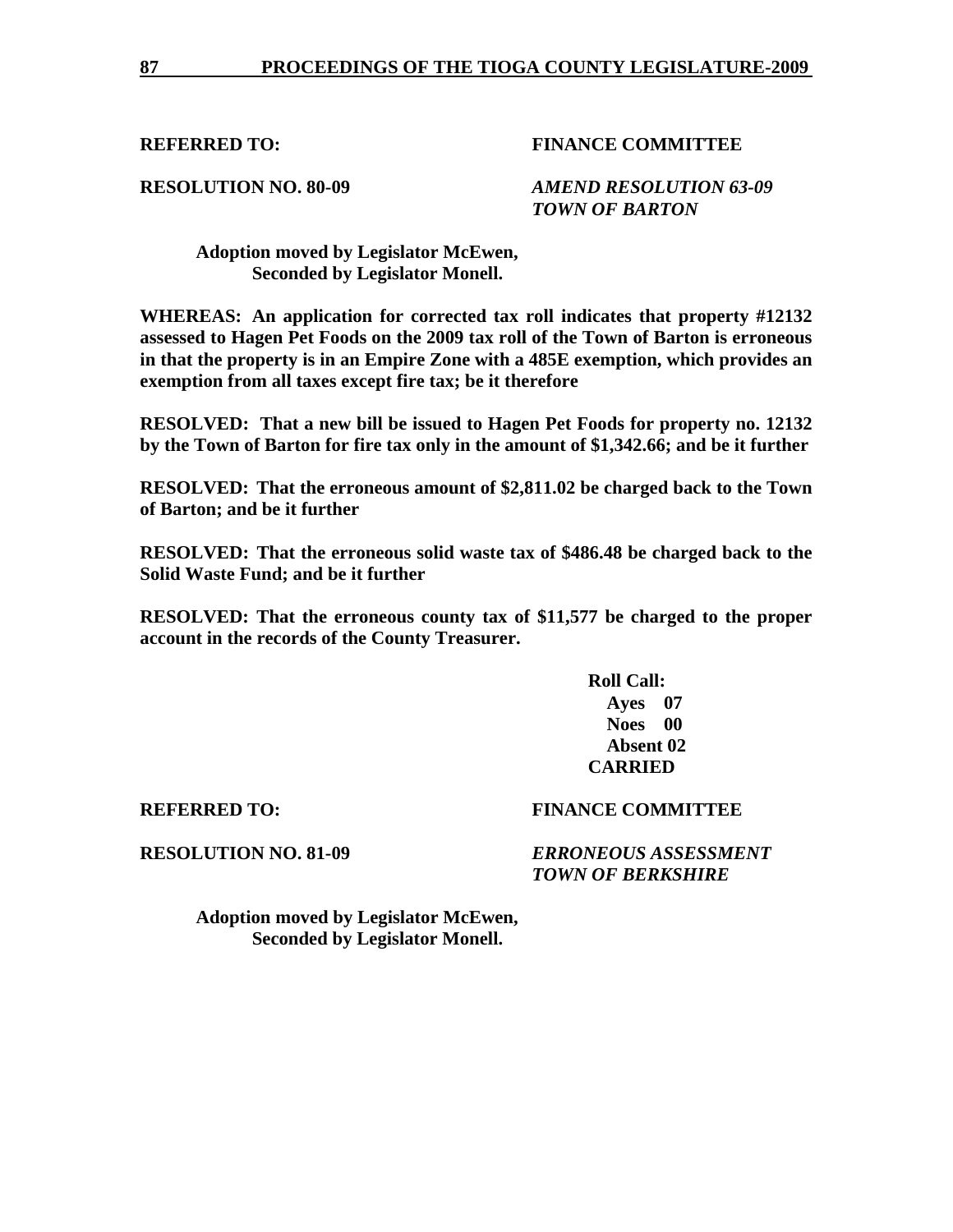**WHEREAS: An application for corrected tax roll indicates that property no. 741 assessed to Wesley & Linda Tanner on the 2006 and 2007 tax rolls of the Town of Berkshire is erroneous in that the property should have had a veterans exemption applied, therefore reducing the 2006 town taxable amount on property no. 741 from \$3,200 to \$2,400, and the county taxable amount from \$3,200 to \$2,667; and reducing the 2007 town taxable amount from \$3,200 to \$2,700 and the county taxable amount from \$3,200 to \$2,400; and** 

**WHEREAS: The 2006 and 2007 taxes on property no. 741 assessed to Wesley & Linda Tanner were paid to the Town of Berkshire; be it therefore** 

**RESOLVED: That a refund of \$442.99 be issued to Wesley and Linda Tanner; and be it further** 

**RESOLVED: That the erroneous amount of \$193.76 be charged back to the Town of Berkshire; and be it further** 

**RESOLVED: That the erroneous county tax of \$249.23 be charged to the proper account in the records of the County Treasurer.** 

> **Roll Call: Ayes 07 Noes 00 Absent 02 CARRIED**

**REFERRED TO: FINANCE COMMITTEE** 

**RESOLUTION NO. 82-09** *ERRONEOUS ASSESSMENT TOWN OF BERKSHIRE* 

 **Adoption moved by Legislator McEwen, Seconded by Legislator Monell.** 

**WHEREAS: An application for corrected tax roll indicates that property no. 51 assessed to Karl & Lois Beldon on the 2006, 2007 and 2008 tax rolls of the Town of Berkshire is erroneous in that the property should have had an Ag exemption applied, therefore reducing the 2006 taxable amount on property no. 51 from \$720 to \$171; the 2007 taxable amount from \$720 to \$166; and reducing the 2008 taxable amount from \$720 to \$160; and** 

**WHEREAS: The taxes for parcel no. 51 assessed to Karl & Lois Beldon, including relevied school amounts have been paid; therefore be it**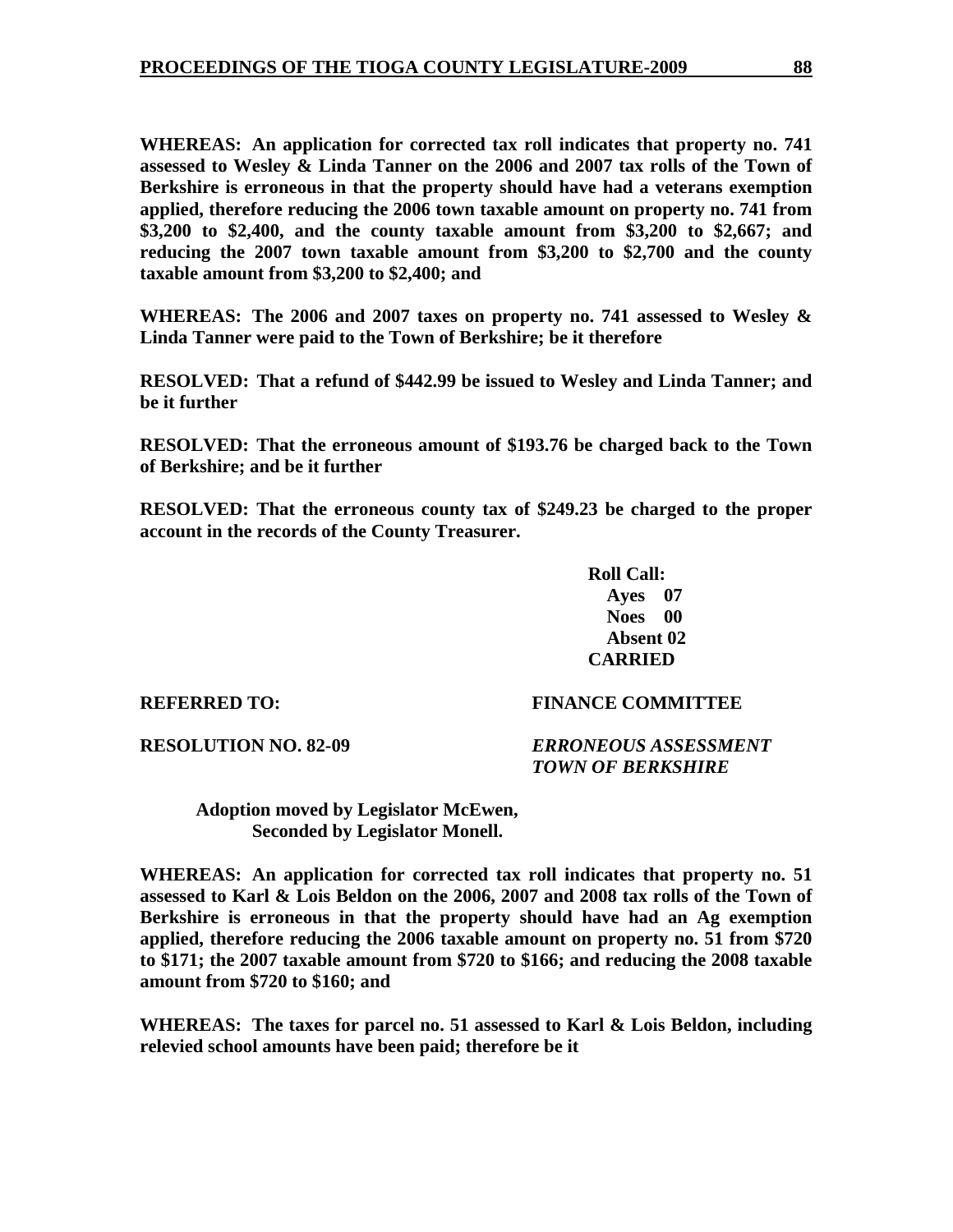**RESOLVED: That a refund of \$1,565.19 be issued to Karl & Lois Beldon for overpayment of the 2006, 2007, and 2008 taxes for property no. 51; and be it further** 

**RESOLVED: That the erroneous town tax of \$257.53 be charged back to the Town of Berkshire and the erroneous fire tax of \$55.42 be charged back to the Berkshire Fire District; and be it further** 

**RESOLVED: That the erroneous solid waste tax of \$12.25 be charged back to the Solid Waste Fund; and be it further** 

**RESOLVED: That the erroneous school tax and interest of \$853.44 be charged back to the Newark Valley School District; and be it further** 

**RESOLVED: That the erroneous county tax and school penalty of \$386.55 be charged to the proper account in the records of the County Treasurer** 

> **Roll Call: Ayes 07 Noes 00 Absent 02 CARRIED**

# **REFERRED TO: FINANCE COMMITTEE**

**RESOLUTION NO. 83-09** *ERRONEOUS ASSESSMENT TOWN OF BERKSHIRE*

 **Adoption moved by Legislator McEwen, Seconded by Legislator Monell.** 

**WHEREAS: An application for corrected tax roll indicates that property no. 50 assessed to Karl & Lois Beldon on the 2007and 2008 tax rolls of the Town of Berkshire is erroneous in that the property should have had an Ag exemption applied, therefore reducing the 2007 taxable amount on property no. 50 from \$4,814 to \$3,409; and \$1,894 for Newark Valley School tax relevy; the 2008 taxable value from \$4,814 to \$3,437; \$2,044 for Newark Valley School; and** 

**WHEREAS: The taxes for parcel no. 50 assessed to Karl & Lois Beldon, including relevied school amounts have been paid; therefore be it** 

**RESOLVED: That a refund of \$2,701.96 be issued to Karl & Lois Beldon for overpayment of the 2007 and 2008 taxes for property no. 50; and be it further**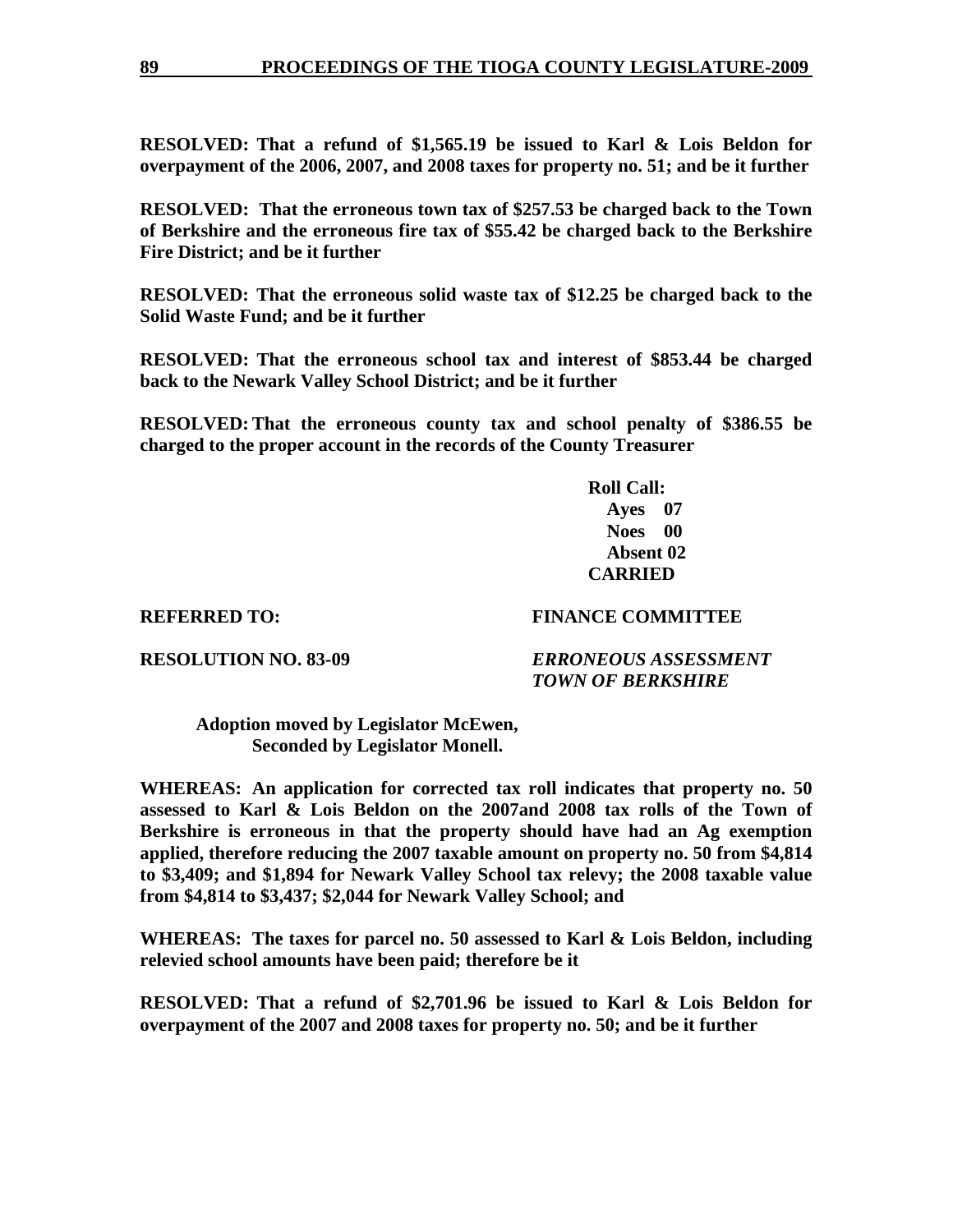**RESOLVED: That the erroneous town tax of \$449.33 be charged back to the Town of Berkshire and the erroneous fire tax of \$101.15 be charged back to the Berkshire Fire District; and be it further** 

**RESOLVED: That the erroneous solid waste tax of \$23.61 be charged back to the Solid Waste Fund; and be it further** 

**RESOLVED: That the erroneous school tax and interest of \$1,469.30 be charged back to the Newark Valley School District; and be it further** 

**RESOLVED: That the erroneous county tax and school penalty of \$658.57 be charged to the proper account in the records of the County Treasurer** 

> **Roll Call: Ayes 07 Noes 00 Absent 02 CARRIED**

### **REFERRED TO: FINANCE COMMITTEE**

**RESOLUTION NO. 84-09** *ERRONEOUS ASSESSMENT TOWN OF OWEGO* 

 **Adoption moved by Legislator McEwen, Seconded by Legislator Monell.** 

**WHEREAS: An application for corrected tax roll indicates that property #1682 assessed to David E Curtin on the 2009 tax roll of the Town of Owego is erroneous in that the village taxes were paid to the Village of Owego; therefore be it** 

**RESOLVED: That the Town of Owego create and issue a new tax bill to David E Curtin for property no. 1682 as indicated below:** 

### **Acct # 1682**

| County          | \$1,212.87 |
|-----------------|------------|
| Recycle         | 50.94      |
| <b>Townwide</b> | 98.73      |
|                 | \$1,362.54 |

**and be it further**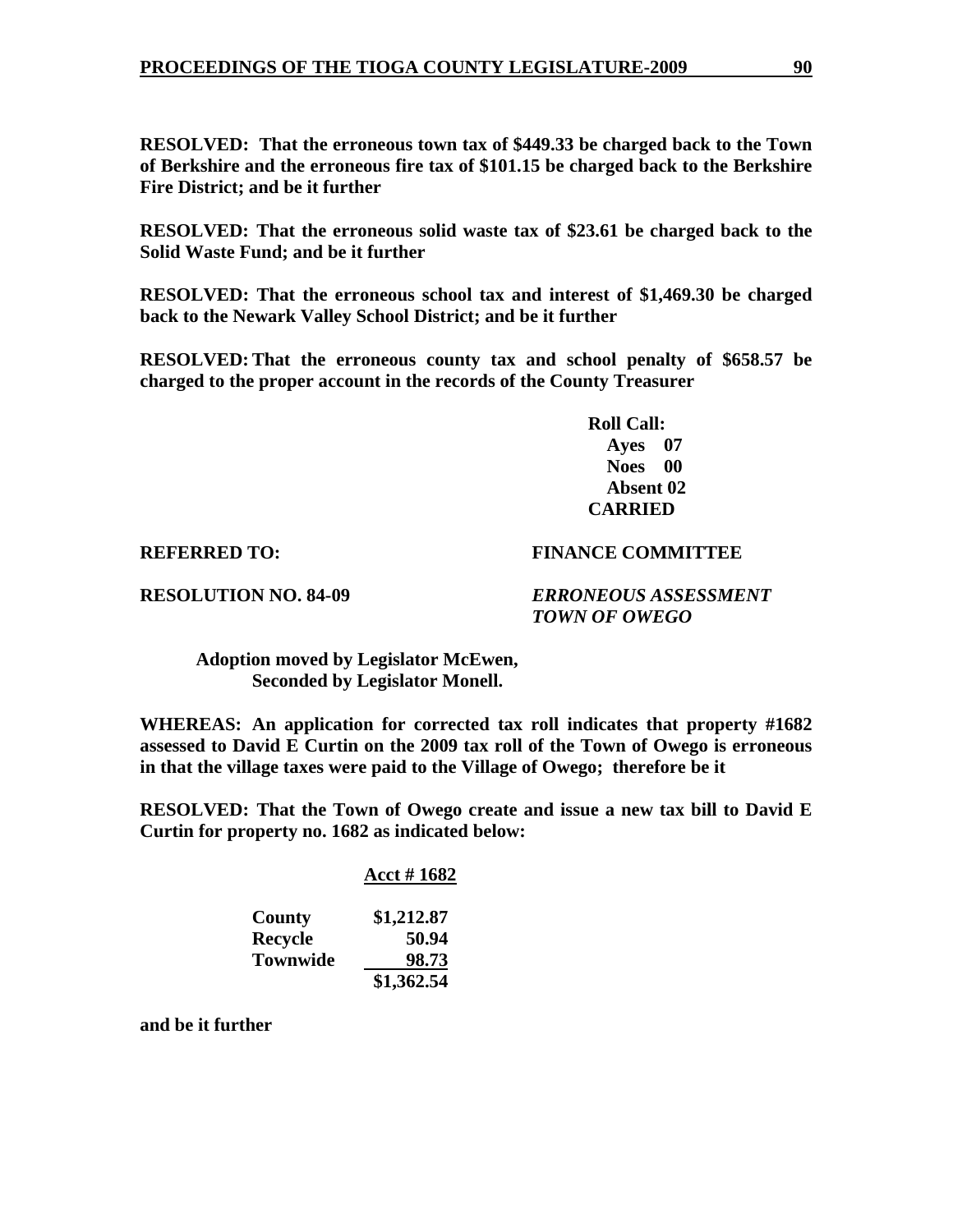**RESOLVED: That the erroneous village tax and 6% interest of \$2,092.33 be charged back to the Village of Owego; and be it further** 

**RESOLVED: That the erroneous county penalty of \$146.46 be charged to the proper account in the records of the County Treasurer.** 

> **Roll Call: Ayes 07 Noes 00 Absent 02 CARRIED**

### **REFERRED TO: FINANCE COMMITTEE**

**RESOLUTION NO. 85-09** *ERRONEOUS ASSESSMENT TOWN OF OWEGO*

 **Adoption moved by Legislator McEwen, Seconded by Legislator Monell.** 

**WHEREAS: An application for corrected tax roll indicates that the unpaid village taxes for property no. 1554 assessed to Robert Skope & Elizabeth Keir on the 2009 tax roll of the Town of Owego were re-levied in error to property no. 1544 assessed to David W Barth; therefore be it** 

**RESOLVED: That the Town of Owego create and issue new tax bills to Robert Skope for property no. 1554, and to David W Barth for property no. 1544 as indicated below:** 

### **Acct # 1554 Skope**

| <b>County</b>         | 429.49     |
|-----------------------|------------|
| <b>Recycle</b>        | 18.04      |
| <b>Townwide</b>       | 34.96      |
| <b>Return School</b>  | 1,111.67   |
| <b>Return Village</b> | 792.78     |
| <b>Total</b>          | \$2,386.94 |

#### **Acct # 1544 Barth**

| County          | \$1,541.55 |
|-----------------|------------|
| Recycle         | 64.74      |
| <b>Townwide</b> | 125.49     |
|                 | \$1,731.78 |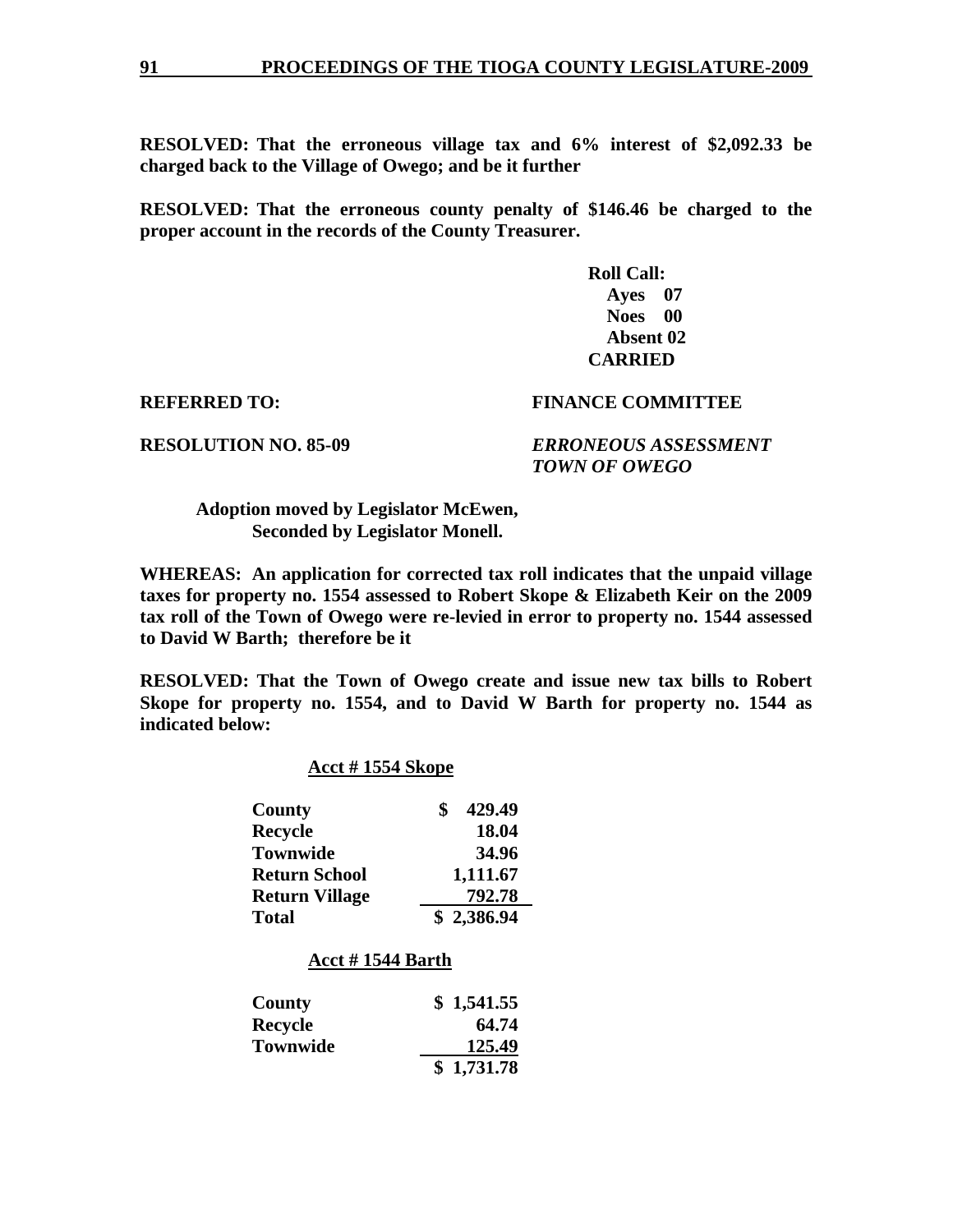**Roll Call: Ayes 07 Noes 00 Absent 02 CARRIED** 

## **REFERRED TO: FINANCE COMMITTEE**

**RESOLUTION NO. 86-09** *ERRONEOUS ASSESSMENT TOWN OF OWEGO* 

 **Adoption moved by Legislator McEwen, Seconded by Legislator Monell.** 

**WHEREAS: An application for corrected tax roll indicates that the unpaid village taxes for property no. 985 assessed to Jeffrey L York on the 2009 tax roll of the Town of Owego were re-levied in error to property no. 984 assessed to Edward & Lynne Mieczkowski; therefore be it** 

**RESOLVED: That the Town of Owego create and issue new tax bills to Jeffery L York for property no. 985, and to Edward & Lynne Mieczkowski for property no. 984 as indicated below:** 

 **Acct # 985 York** 

| <b>County</b>         | 390.64     |
|-----------------------|------------|
| <b>Recycle</b>        | 16.41      |
| <b>Townwide</b>       | 31.80      |
| <b>Return School</b>  | 300.62     |
| <b>Return Village</b> | 966.78     |
| <b>Total</b>          | \$1,706.25 |

 **Acct # 984 Mieczkowski**

| County          | 491.81 |
|-----------------|--------|
| <b>Recycle</b>  | 20.65  |
| <b>Townwide</b> | 40.04  |
|                 | 552.50 |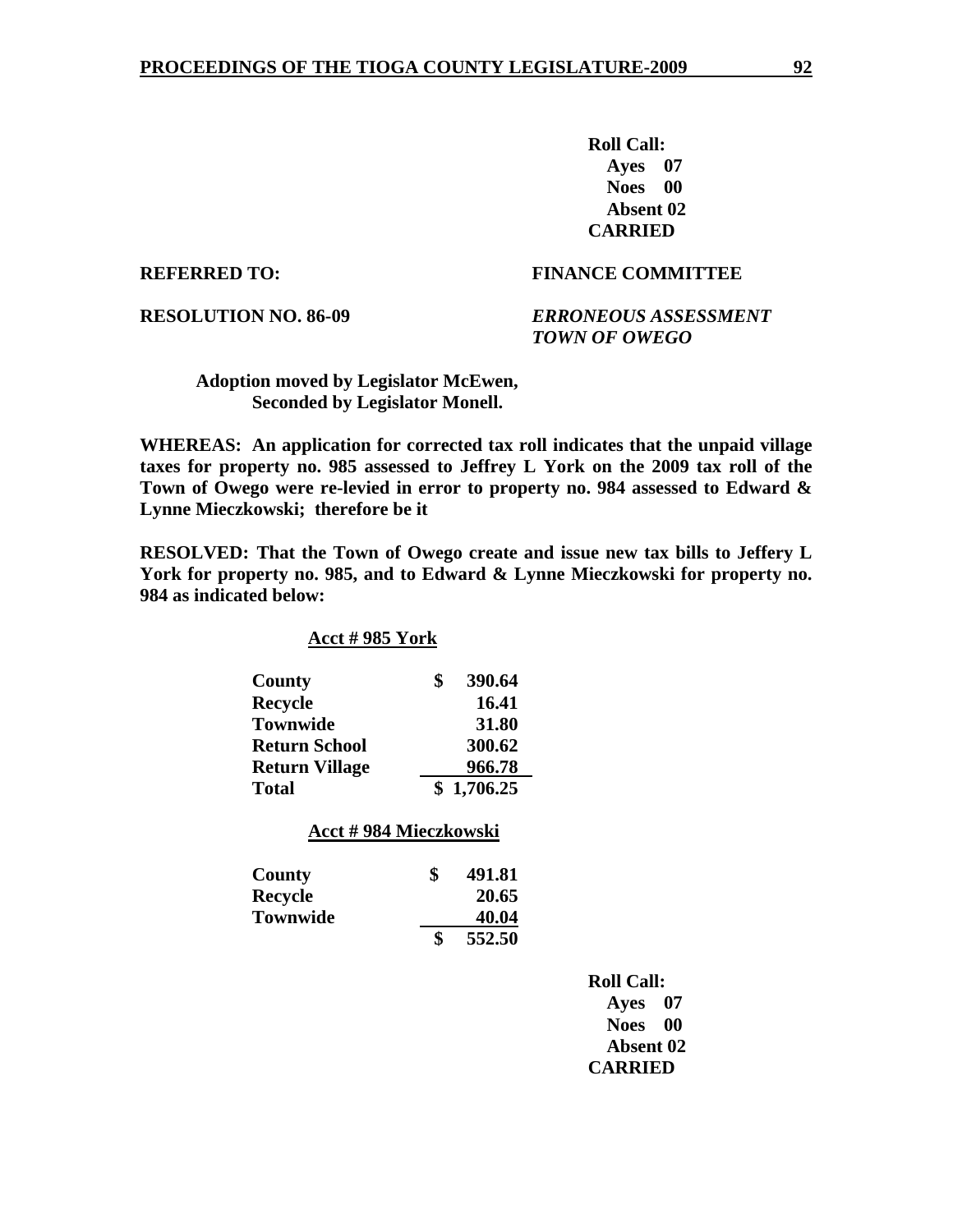# **RESOLUTION NO. 87-09** *ERRONEOUS ASSESSMENT TOWN OF OWEGO*

 **Adoption moved by Legislator McEwen, Seconded by Legislator Monell.** 

**WHEREAS: An application for corrected tax roll indicates that the unpaid village taxes for property no. 400 assessed to Cheryl L Porcari on the 2009 tax roll of the Town of Owego were re-levied in error to property no. 1109 assessed to William R Hall; therefore be it** 

**RESOLVED: That the Town of Owego create and issue new tax bills to Cheryl L Porcari for property no. 400, and to William R Hall for property no. 1109 as indicated below:** 

| Acct #400 Porcari      |                |
|------------------------|----------------|
| County                 | \$<br>580.71   |
| <b>Recycle</b>         | 24.39          |
| <b>Townwide</b>        | 47.27          |
| <b>Return School</b>   | 792.57         |
| <b>Return Village</b>  | 1,056.40       |
| Total                  | \$2,501.34     |
| <b>Acct #1109 Hall</b> |                |
| County                 | \$<br>1,464.89 |
| <b>Recycle</b>         | 61.52          |
|                        |                |

| $\mathbf{r}$    | $v \cdot v$ |
|-----------------|-------------|
| <b>Townwide</b> | 119.25      |
|                 | \$1,645.66  |

| <b>Roll Call:</b>   |
|---------------------|
| Ayes 07             |
| <b>Noes</b><br>- 00 |
| <b>Absent 02</b>    |
| <b>CARRIED</b>      |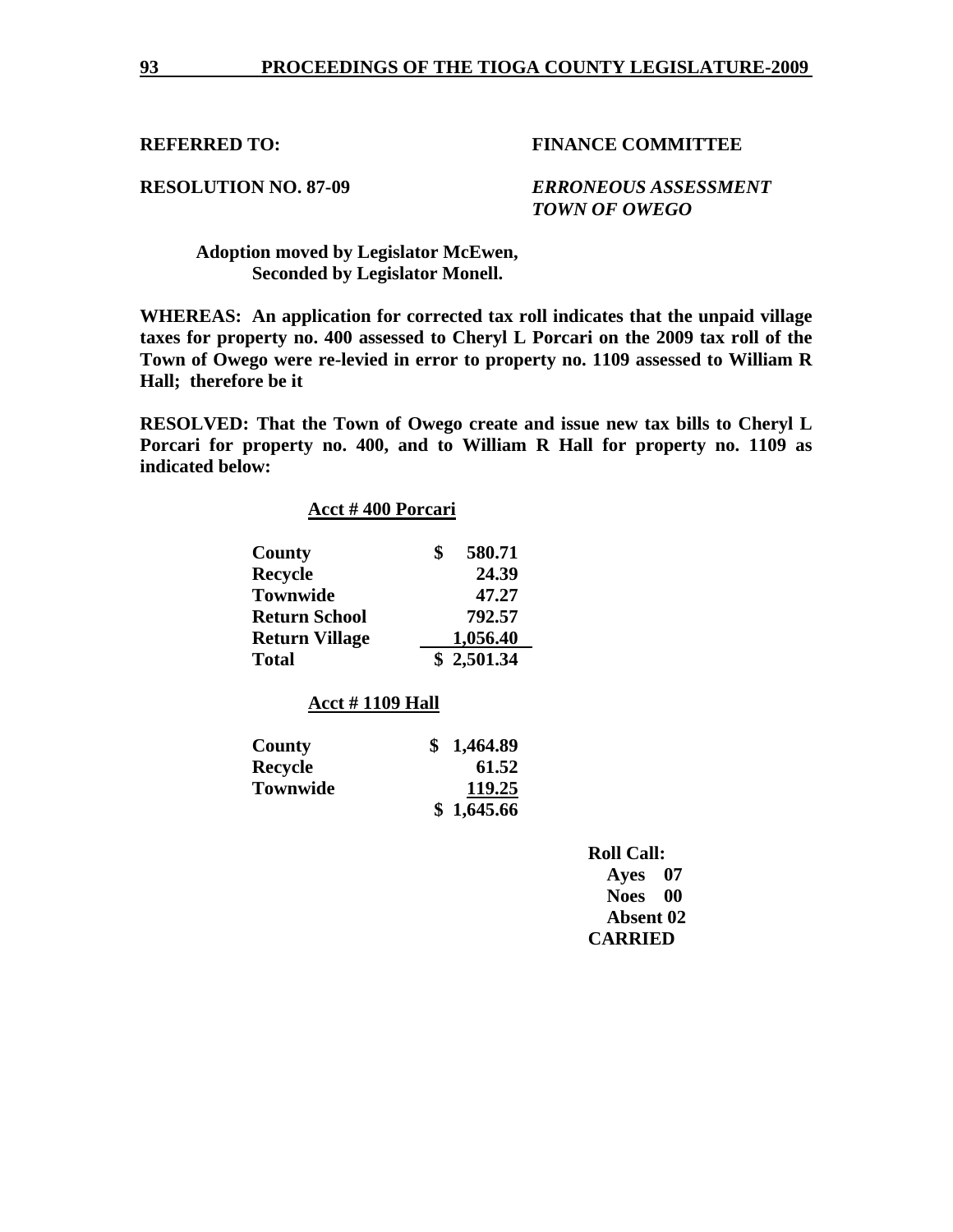**RESOLUTION NO. 88-09** *ERRONEOUS ASSESSMENT TOWN OF BARTON* 

 **Adoption moved by Legislator McEwen, Seconded by Legislator Monell.** 

**WHEREAS: An application for corrected tax roll indicates that property #10863 assessed to Phyllis & George Baggerly on the 2009 tax roll of the Town of Barton is erroneous in that the property should have had a senior exemption applied, therefore reducing the town taxable amount on property #10863 from \$102,000 to \$96,900, and the county taxable amount from \$102,000 to \$61,200; therefore be it** 

**RESOLVED: That the Town of Barton issue a new tax bill to Phyllis & George Baggerly as indicated below:** 

## **Acct # 10863**

| County             | \$503.92 |
|--------------------|----------|
| <b>Recycle</b>     | 35.29    |
| <b>Townwide</b>    | 193.73   |
| <b>Barton Fire</b> | 97.41    |
|                    | 830.35   |

**and be it further** 

**RESOLVED: That the erroneous amount of \$10.20 be charged back to the Town of Barton; and be it further** 

**RESOLVED: That the erroneous county tax of \$335.95 be charged to the proper account in the records of the County Treasurer.** 

| <b>Roll Call:</b> |      |
|-------------------|------|
| Ayes 07           |      |
| <b>Noes</b>       | - 00 |
| <b>Absent 02</b>  |      |
| <b>CARRIED</b>    |      |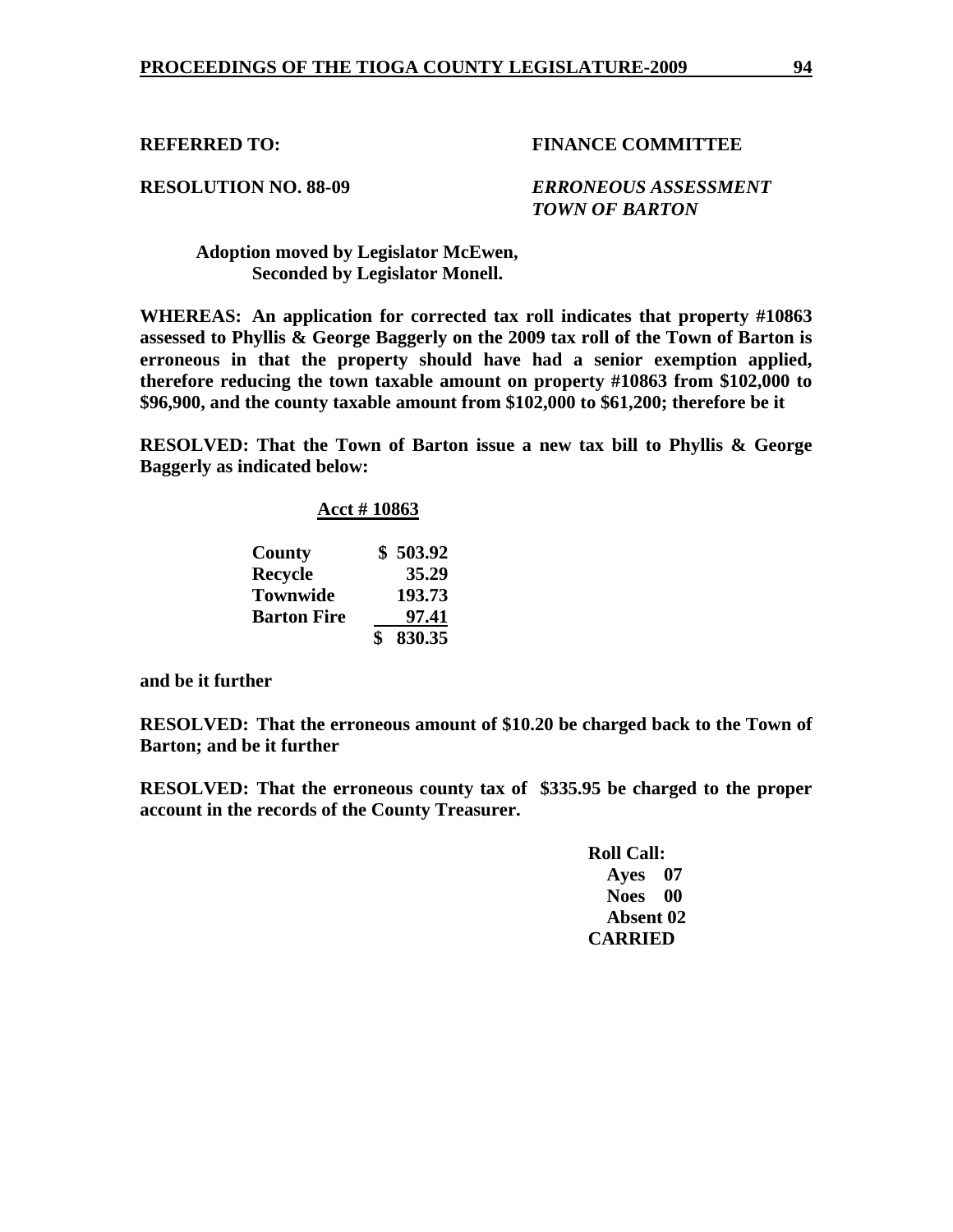**RESOLUTION NO. 89-09** *ERRONEOUS ASSESSMENT TOWN OF BARTON*

 **Adoption moved by Legislator McEwen, Seconded by Legislator Monell.** 

**WHEREAS: An application for corrected tax roll indicates that property no. 11432 and no. 10588 assessed to Brian & Mary Charlton on the 2009 tax roll of the Town of Barton is erroneous in that an Ag exemption should have applied, therefore reducing the taxable value on property no. 11432 from \$82,500 to \$56,072, and reducing the taxable value on property no. 10588 from \$54,300 to \$44,737; therefore be it** 

**RESOLVED: That the Town of Barton create and issue new tax bills for the above mentioned properties as indicated below:** 

|                      | Acct #11432 | Acct #10588 |
|----------------------|-------------|-------------|
| County               | \$461.70    | \$368.36    |
| <b>Recycle</b>       | 19.40       | 15.48       |
| <b>Townwide</b>      | 112.11      | 89.44       |
| <b>Lockwood Fire</b> | 57.07       | 45.53       |
|                      | \$650.28    | \$518.81    |

**and be it further** 

**RESOLVED: That the erroneous amount of \$71.95 be charged back to the Town of Barton and the erroneous fire tax of \$36.62 be charged back to the Lockwood Fire District; and be it further** 

**RESOLVED: That the erroneous solid waste tax of \$12.46 be charged back to the Solid Waste Fund; and be it further** 

**RESOLVED: That the erroneous county tax of \$296.36 be charged to the proper account in the records of the County Treasurer.**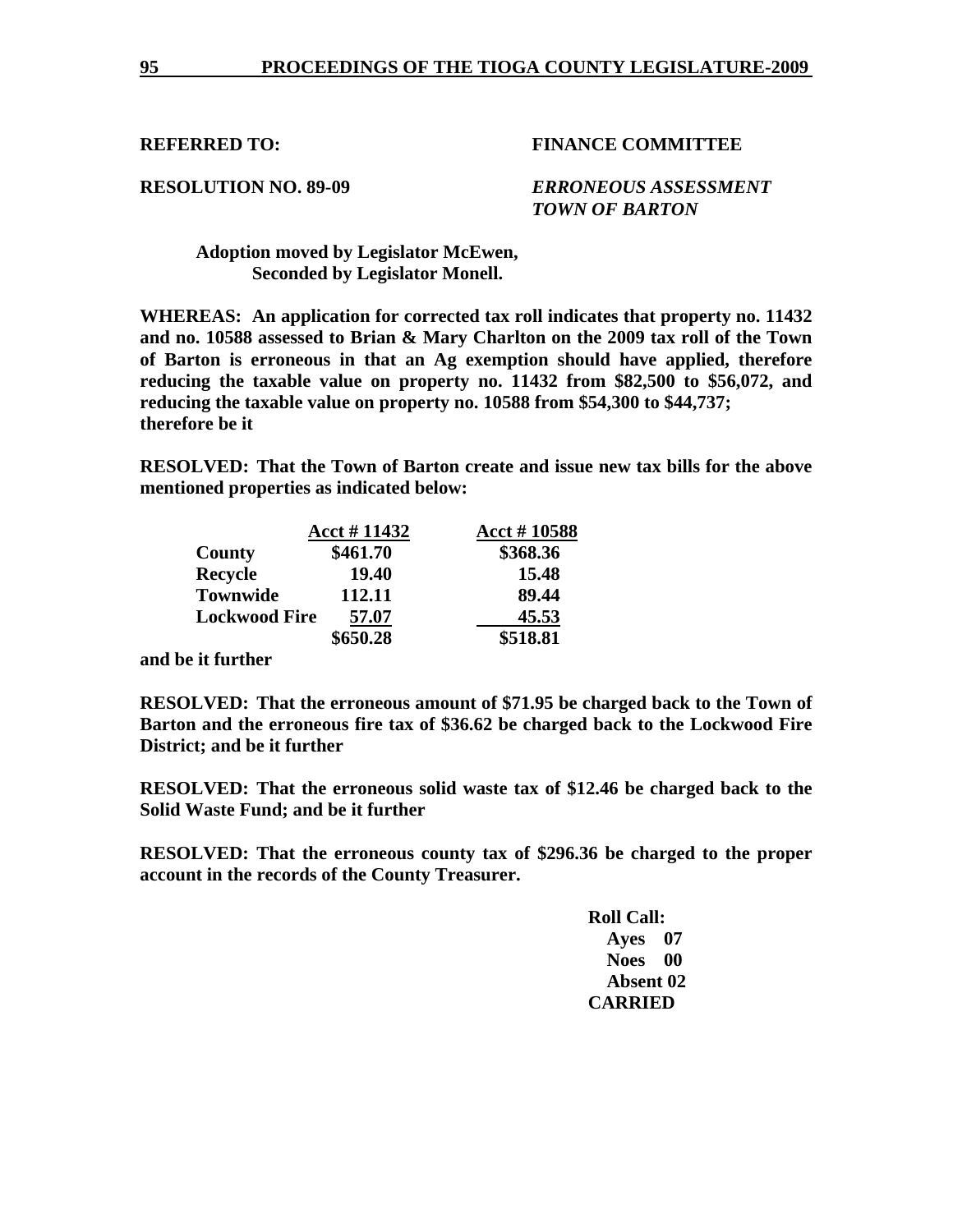**RESOLUTION NO. 90-09** *ERRONEOUS ASSESSMENT TOWN OF OWEGO* 

 **Adoption moved by Legislator McEwen, Seconded by Legislator Monell.** 

**WHEREAS: The Supreme Court of the State of New York has rendered a Stipulation of Settlement agreement between Pietrafesa & Bahouth, LLC and the Town of Owego lowering the assessment on the 2009 Tax Roll of the Town of Owego for property no. 11791 from \$3,013,200 to \$2,100,000; and** 

**WHEREAS: The 2009 taxes for the above mentioned property in the Town of Owego were paid on January 23rd, 2009; therefore be it** 

**RESOLVED: That a refund of \$14,063.87 be issued to THE PENN TRAFFIC COMPANY and mailed to The Law Office of Bruce S Zeftel, as attorney for Pietrafesa & Bahouth, LLC for overpayment of 2009 Town and County Taxes; and be it further** 

**RESOLVED: That the erroneous amount of \$2,636.76 be charged back to the Town of Owego and the erroneous fire tax of \$1,434.88 be charged back to the Owego Fire District; and be it further** 

**RESOLVED: That the erroneous solid waste tax of \$402.72 be charged back to the Solid Waste Fund; and be it further** 

**RESOLVED: That the erroneous county tax of \$9,589.51 be charged to the proper accounts in the records of the County Treasurer.** 

> **Roll Call: Ayes 07 Noes 00 Absent 02 CARRIED**

# **REFERRED TO: FINANCE COMMITTEE**

**RESOLUTION NO. 91-09** *ERRONEOUS ASSESSMENT TOWN OF OWEGO* 

 **Adoption moved by Legislator McEwen, seconded by Legislator Monell.**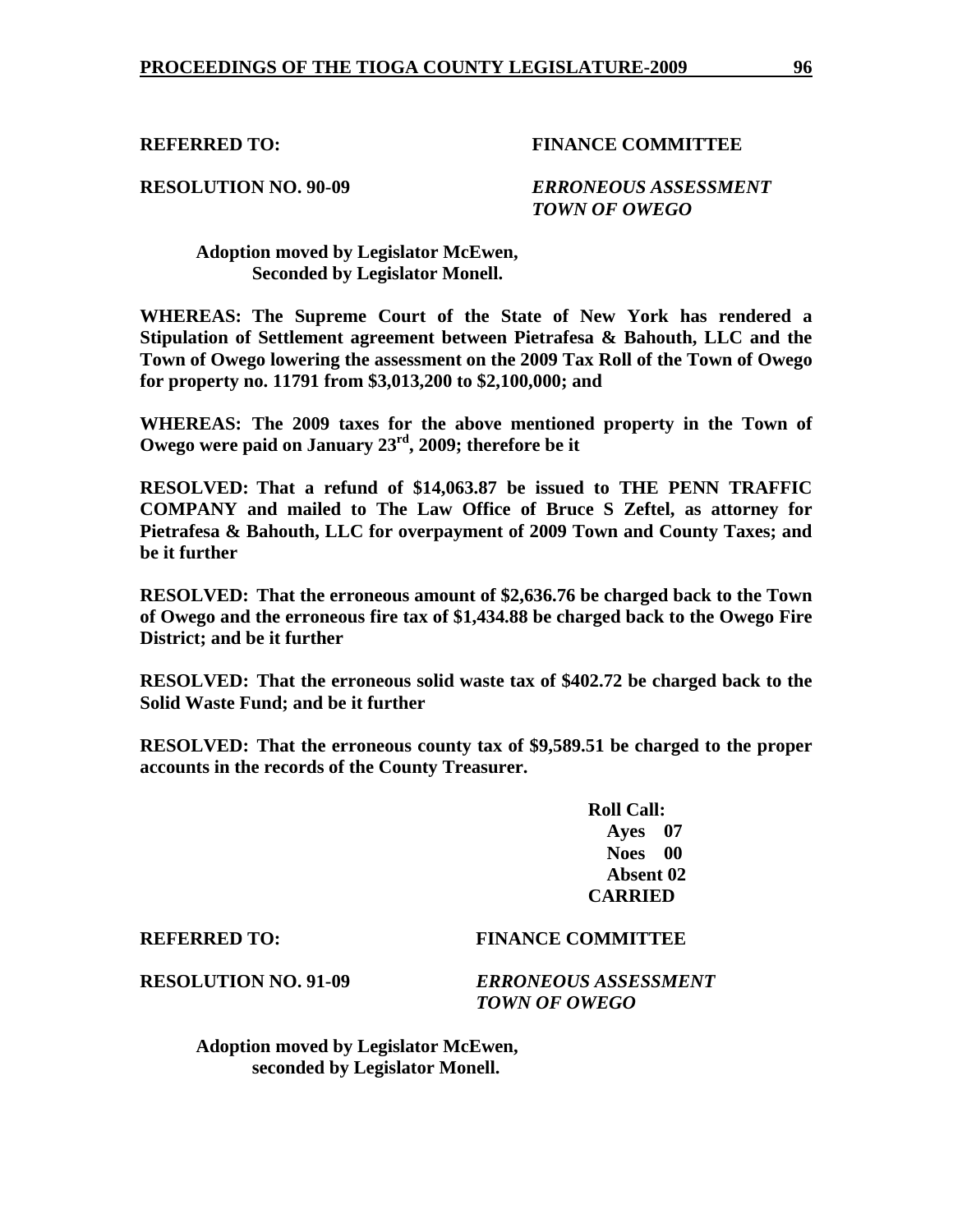**WHEREAS: An application for corrected tax roll indicates that property no. 4369 assessed to Randy A & Terri J Floyd on the 2009 tax roll of the Town of Owego is erroneous in that a clerical error omitted an Ag exemption which lowered the taxable value on property no. 4369 from \$35,300 to \$8,670; therefore be it** 

**RESOLVED: That a corrected tax bill be issued to Randy A & Terri J Floyd for property no. 4369 by the Town of Owego as follows:** 

|                      | <b>2009 Corrected Tax Bill</b> |          |
|----------------------|--------------------------------|----------|
| County               |                                | 91.04    |
| <b>Recycle</b>       |                                | 3.82     |
| <b>Townwide</b>      |                                | 7.41     |
| <b>Part Town</b>     |                                | 17.62    |
| <b>Return School</b> |                                | 235.66   |
| <b>Owego Fire</b>    |                                | 13.62    |
| <b>TOTAL</b>         |                                | \$369.17 |

**and be it further** 

**RESOLVED: That the erroneous town tax of \$76.90 be charged back to the Town of Owego and the erroneous fire tax of \$41.85 be charged back to the Owego Fire District; and be it further** 

**RESOLVED: That the erroneous solid waste tax of \$11.75 be charged back to the Solid Waste Fund; and be it further** 

**RESOLVED: That the erroneous school tax and interest of \$676.45 be charged back to the Owego-Apalachin School District; and be it further** 

**RESOLVED: That the erroneous county tax and school penalty of \$327.00 be charged to the proper account in the records of the County Treasurer.**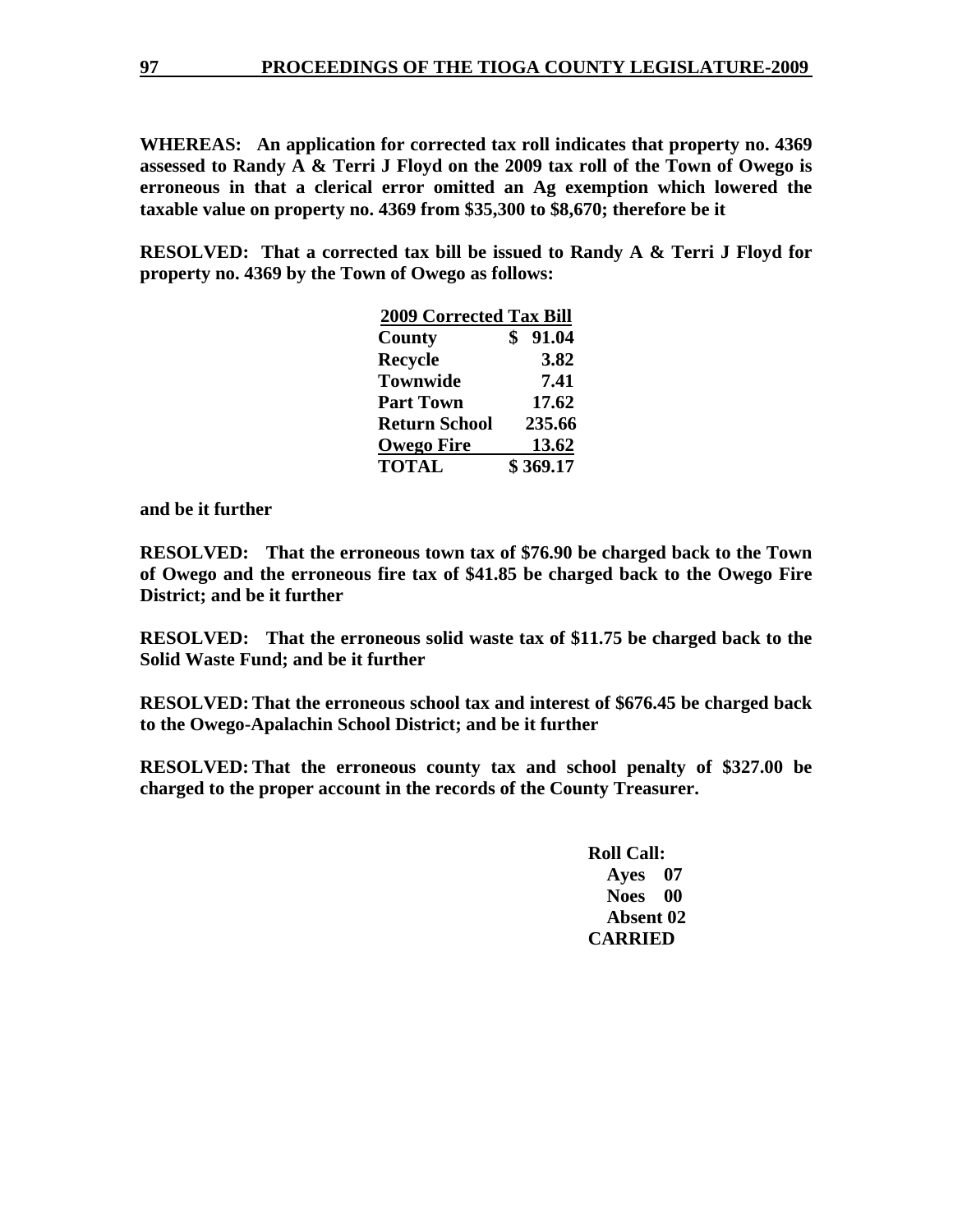**RESOLUTION NO. 92-09** *ERRONEOUS ASSESSMENT TOWN OF RICHFORD* 

 **Adoption moved by Legislator McEwen, Seconded by Legislator Monell.** 

**WHEREAS: An application for corrected tax roll indicates that property #399 assessed to Ricky L & Pam Canfield on the 2009 tax roll of the Town of Richford is erroneous in that the assessment was lowered from \$28,800 to \$20,000 by the B.A.R.; be it therefore** 

**RESOLVED: That a corrected 2009 tax bill be issued to Ricky L & Pam Canfield for property no. 399 by the Town of Richford as follows:** 

# **2009 Corrected Tax**

| County                 | 115.92 |
|------------------------|--------|
| <b>Recycle</b>         | 6.84   |
| <b>Townwide</b>        | 179.52 |
| <b>Returned School</b> | 420.38 |
| <b>Richford Fire</b>   | 29.95  |
| <b>TOTAL</b>           | 752.61 |

**and be it further** 

**RESOLVED: That the erroneous amount of \$78.99 be charged back to the Town of Richford and the erroneous fire tax of \$13.18 be charged back to the Richford Fire District; and be it further** 

**RESOLVED: That the erroneous solid waste tax of \$3.01 be charged back to the Solid Waste Fund; and be it further** 

**RESOLVED: That the erroneous school tax and 2% penalty of \$172.87 be charged back to the Newark Valley School District; and be it further** 

**RESOLVED: That the erroneous county tax and penalty amount of \$63.10 be charged to the proper account in the records of the County Treasurer**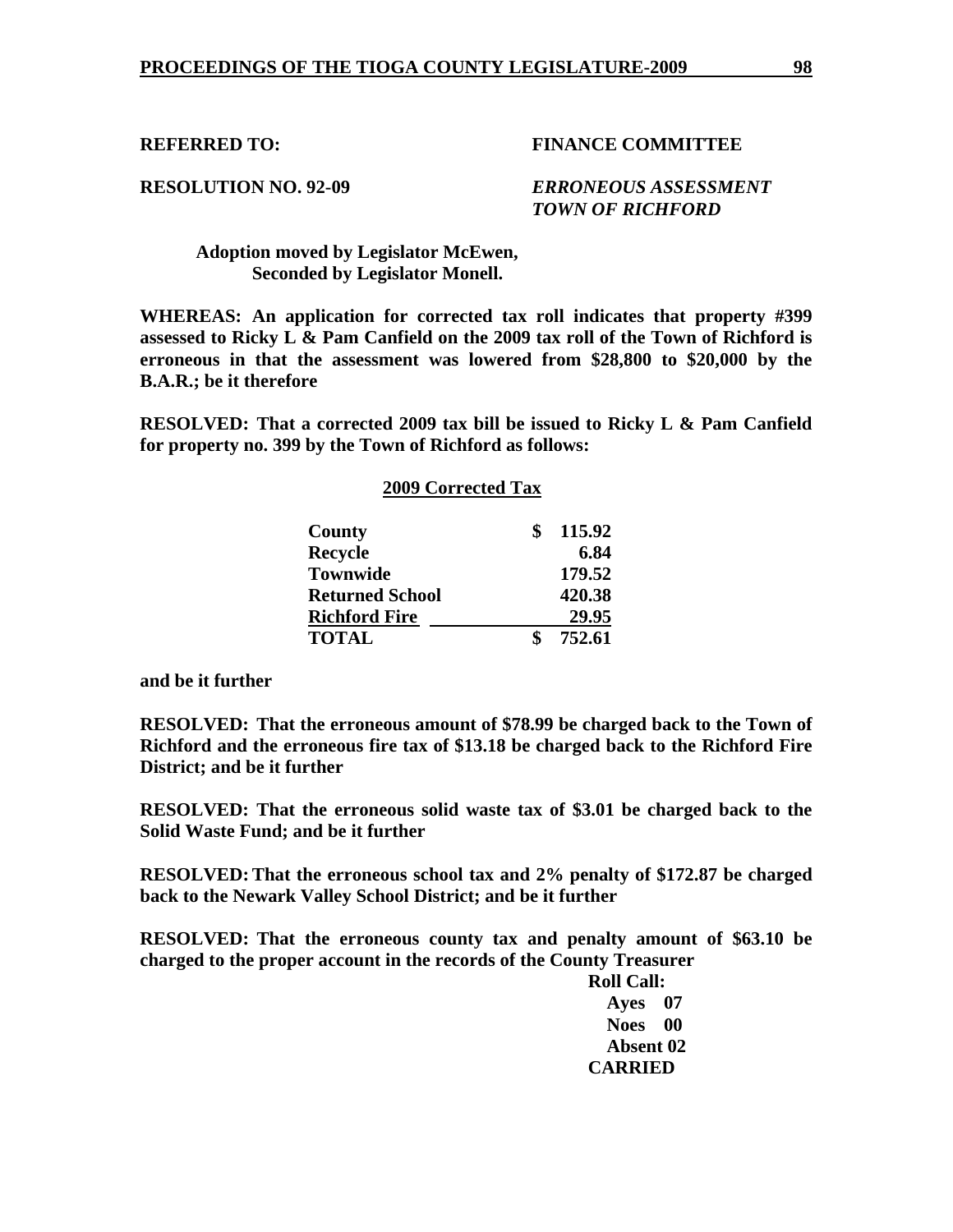# **REFERRED TO: PUBLIC SAFETY COMMITTEE PERSONNEL COMMITTEE**

**RESOLUTION NO. 93-09** *RESOLUTION TO APPROVE A CONTRACT BETWEEN THE TIOGA COUNTY PROBATION DEPT. AND THE FAMILY AND CHILDREN'S SOCIETY TO PROVIDE ADULT SEXUAL OFFENDER TREATMENT SERVICES* 

## **Adoption moved by Legislator Huttleston, seconded by Legislator Oberbeck**.

**WHEREAS: The Legislature approved a contract between Tioga County Department of Mental Hygiene and The Family and Children's Society for the provision of adult sex offender treatment for the Probation Department in 2008; and** 

**WHEREAS: The Legislature directed that the responsibility for the budget for the above contract change in 2009 from the Department of Mental Hygiene to the Probation Department; and** 

**WHEREAS: The Family and Children's Society is continuing to offer a sexual offender treatment program for a maximum of 20 adult sex offenders at any point in time to Tioga County Probation for \$105,200 annually; now therefore be it** 

**RESOLVED: That the Probation Director is approved to contract with The Family and Children's Society to provide adult sexual offender treatment services in the amount of up to \$105,200 annually.**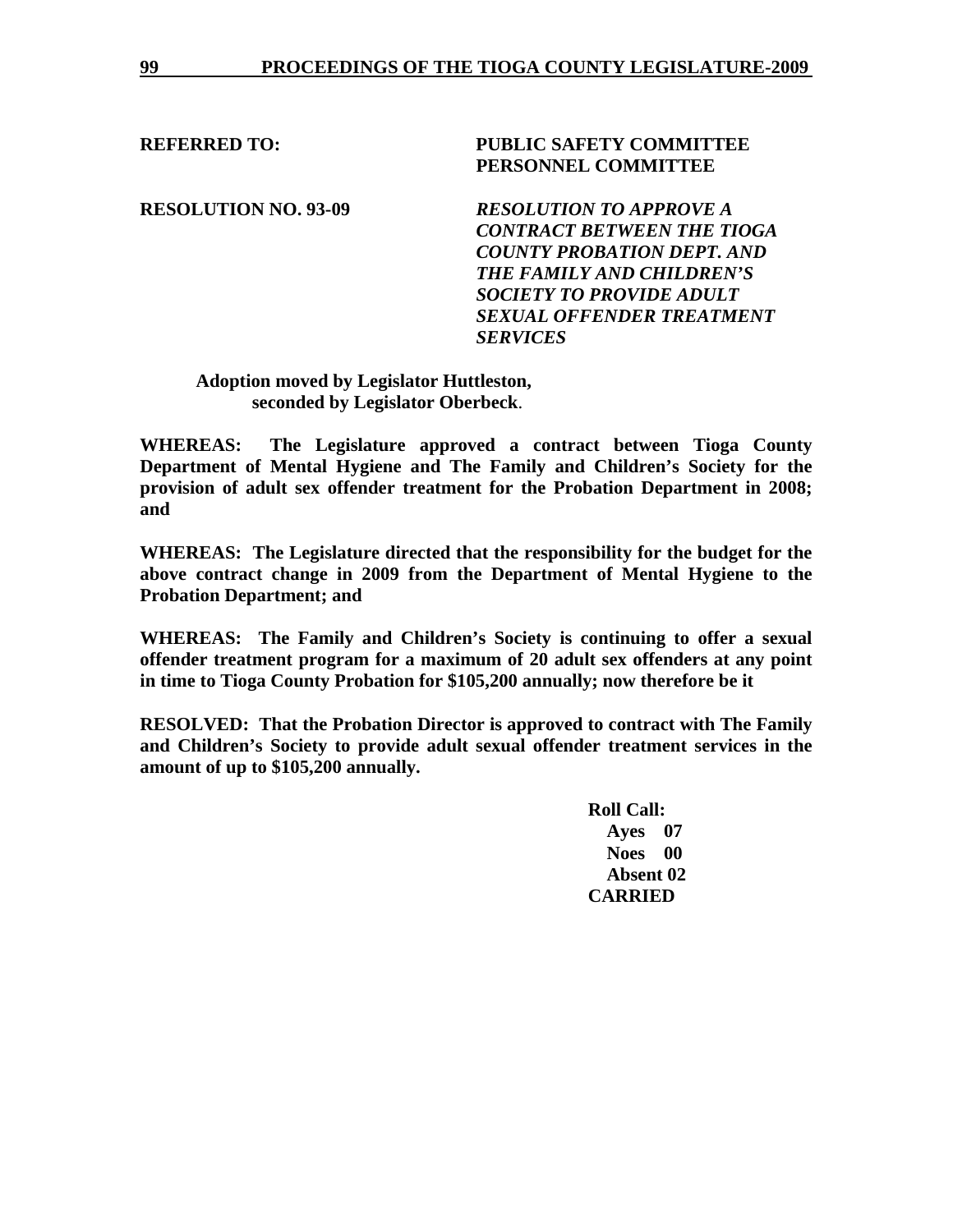**REFERRED TO: ADMINISTRATIVE SERVICES COMMITTEE FINANCE COMMITTEE INFORMATION TECHNOLOGY PERSONNEL COMMITTEE** 

**RESOLUTION NO. 94-09** *AUTHORIZE CONTRACT FOR HIRE OF STAFKINGS TO PERFORM WORK FOR COUNTY CLERK* 

**Adoption moved by Legislator Huttleston, Seconded by Legislator Monell.** 

**WHEREAS: The County Clerks office is responsible for the recording, filing and maintaining of public records for Tioga County; and** 

**WHEREAS: The Tioga County Clerk was awarded a grant from New York State Archives Local Government Records Management to scan and index several various miscellaneous records into our Electronic Document Management System (EDMS) to preserve these records for the public use; and** 

**WHEREAS: The Tioga County Clerks office was awarded \$30,555.00 in purchase services of which \$3,300.00 was allocated for support staff salaries to perform this duty; and** 

**WHEREAS: The Tioga County Clerk has received authorization from New York State Archives Local Government Records Management to use the balance of purchase services for additional support staff salaries; and** 

**WHEREAS: Kimberly Nemchick was hired as an independent contractor to perform this duty and was paid \$189.00 to perform this service for the Tioga County Clerks office, said contract to be funded entirely by the New York State Archives Local Government Records Management Grant; and** 

**WHEREAS: Kimberly Nemchick has taken a position with another agency and is no longer available to complete this work and has terminated her contract with the County on January 6, 2009; and** 

**WHEREAS: The Tioga County Clerk has contacted Stafkings agency to enter into a contract to hire temporary workers to complete this grant project; and** 

**WHEREAS: Said contract would provide for compensation at the hourly rate of \$12.63 per hour with the total payment of said services not to exceed \$30,366.00; be it therefore**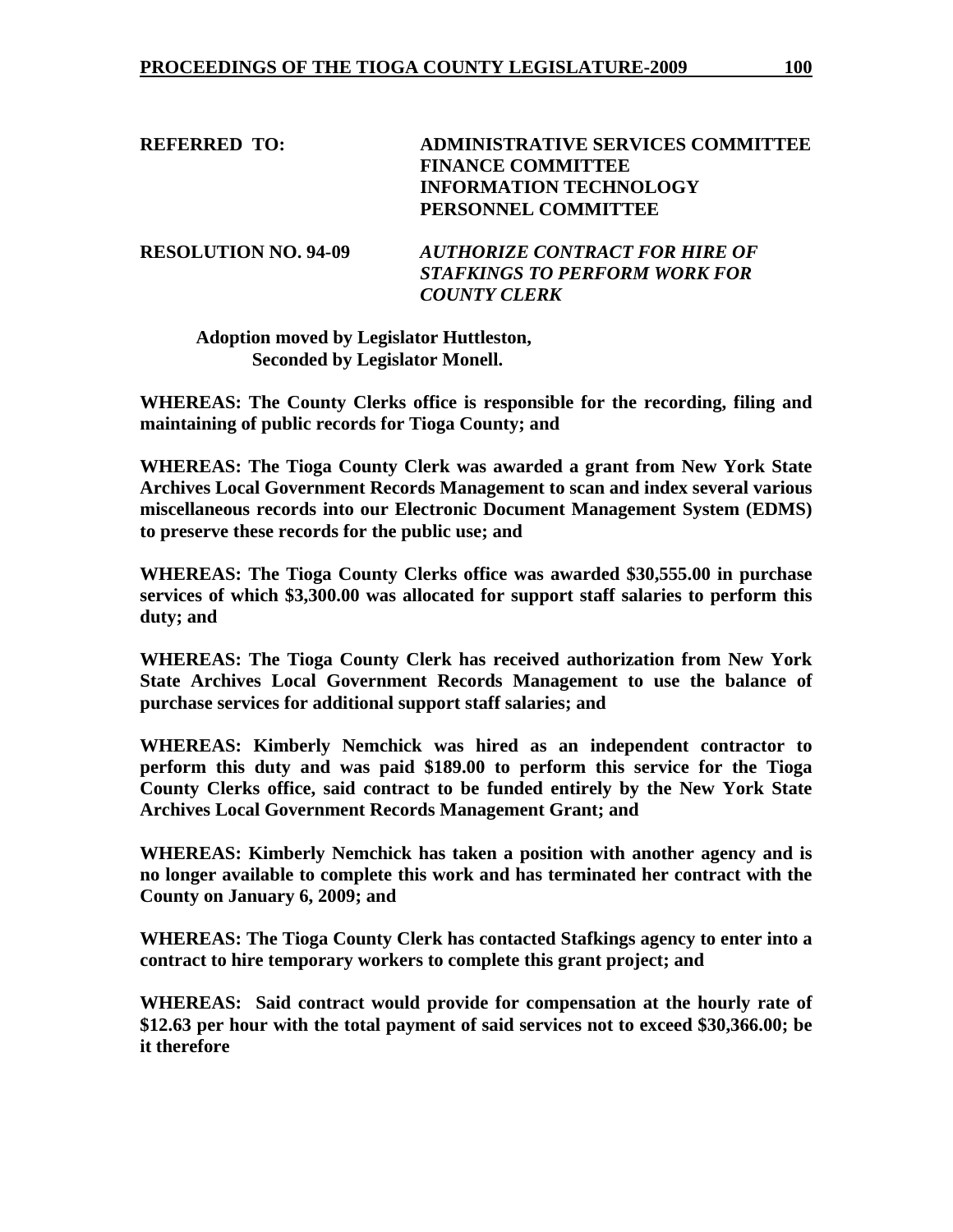**RESOLVED: That the Tioga County Legislature authorize the Tioga County Clerk to enter into a contract with Stafkings at an hourly rate of \$12.63 per hour, total payment of said services not to exceed \$30,366.00 effective February 11 to May 31, 2009.** 

> **Roll Call: Ayes 07 Noes 00 Absent 02 CARRIED**

## **REFERRED TO: FINANCE/LEGAL COMMITTEE PERSONNEL COMMITTEE**

# **RESOLUTION NO. 95-09** *AUTHORIZATION TO BACKFILL THE 3rd ASSISTANT DISTRICT ATTORNEY POSITION DISTRICT ATTORNEY'S OFFICE*

**Adoption moved by Legislator McEwen**, **Seconded by Legislator Oberbeck***.* 

**WHEREAS: Legislative approval is required for any Non-Union backfills within Tioga County; and** 

WHEREAS: There is a need to backfill the part-time position of 3<sup>rd</sup> Assistant **District Attorney in the Tioga County District Attorney's Office due to the resignation of Eric Gartenman on December 31, 2008; and** 

**WHEREAS: The District Attorney has identified Robin Engler as an attorney that is willing and eligible to accept appointment to said position at the annual salary of \$30,908.00; therefore be it** 

**RESOLVED: That the District Attorney be authorized to backfill the 3rd Assistant District Attorney vacancy with the appointment of Robin Engler at the annual salary of \$30,908.00 to be paid from the 1165.10-20 Tioga County District Attorney budget effective February 11, 2009.**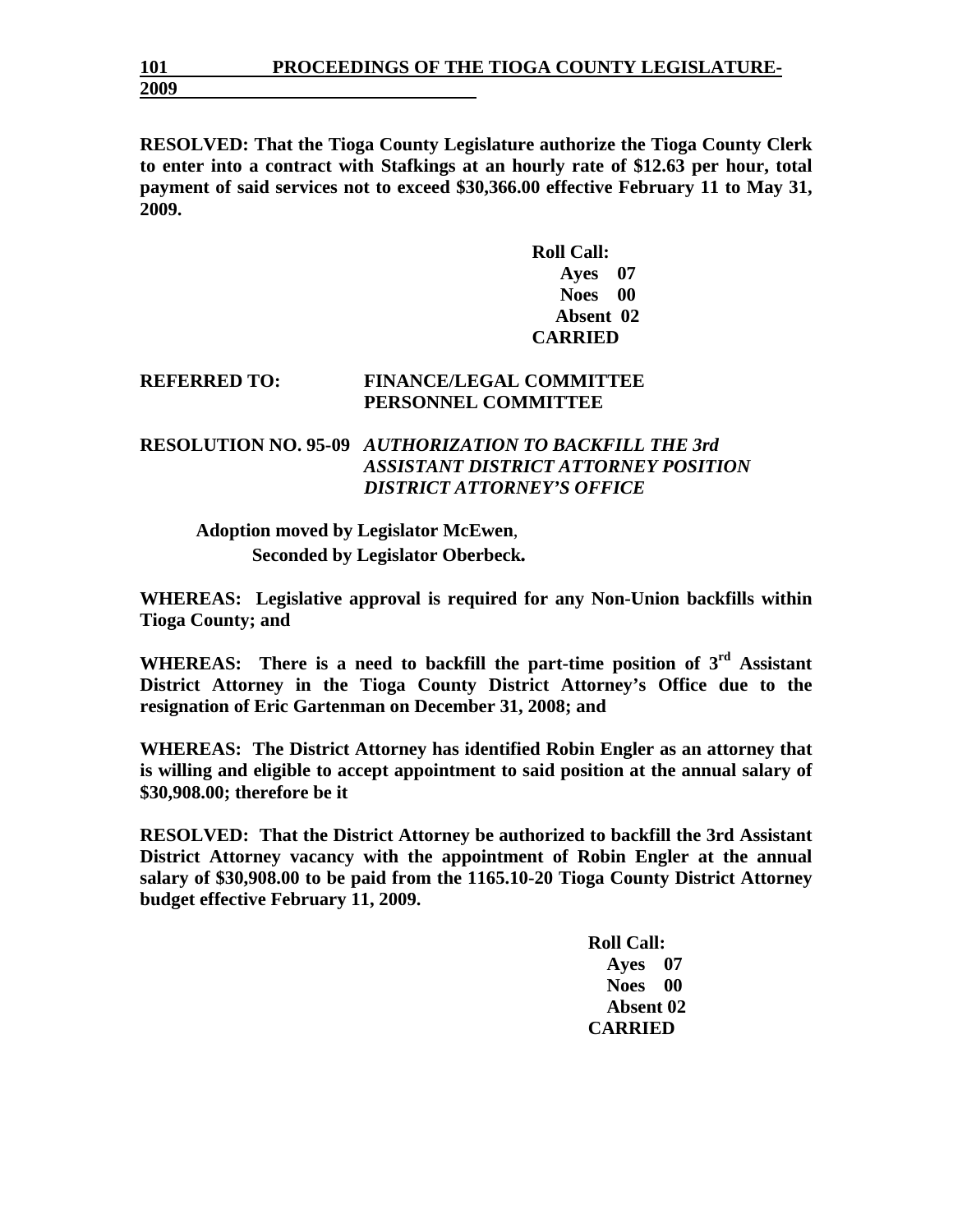# **REFERRED TO: HEALTH & HUMAN SERVICES COMMITTEE PERSONNEL COMMITTEE**

# **RESOLUTION NO. 96-09** *AMEND RESOLUTION 265-08 APPROVE LEAVE OF ABSENCE MENTAL HYGIENE*

## **Adoption moved by Legislator Huttleston, seconded by Legislator Oberbeck.**

**WHEREAS: In accordance with Tioga County Policy 1, Section VII, Resolution 265-08 approved a leave of absence for Linda Haacker through January 1, 2009; and** 

**WHEREAS: Linda submitted an updated medical note dated January 22, 2009 indicating she is unable to return for 4 months; and** 

**WHEREAS: The Director of Community Services recommends that Ms. Haacker's leave be approved; therefore be it** 

**RESOLVED: That the Tioga County Legislature hereby approves Linda Haacker's leave through May 22, 2009.** 

> **Roll Call: Ayes 07 Noes 00 Absent 02 CARRIED**

# **REFERRED TO: HEALTH & HUMAN SERVICES COMMITTEE PERSONNEL COMMITTEE**

**RESOLUTION NO. 97-09** *APPROVE LEAVE OF ABSENCE PUBLIC HEALTH* 

**Adoption moved by Legislator Huttleston, seconded by Legislator Oberbeck.** 

**WHEREAS: In accordance with Tioga County Policy 1, Section VII, Legislative approval is required for a leave of absence in excess of sixty (60) working days; and**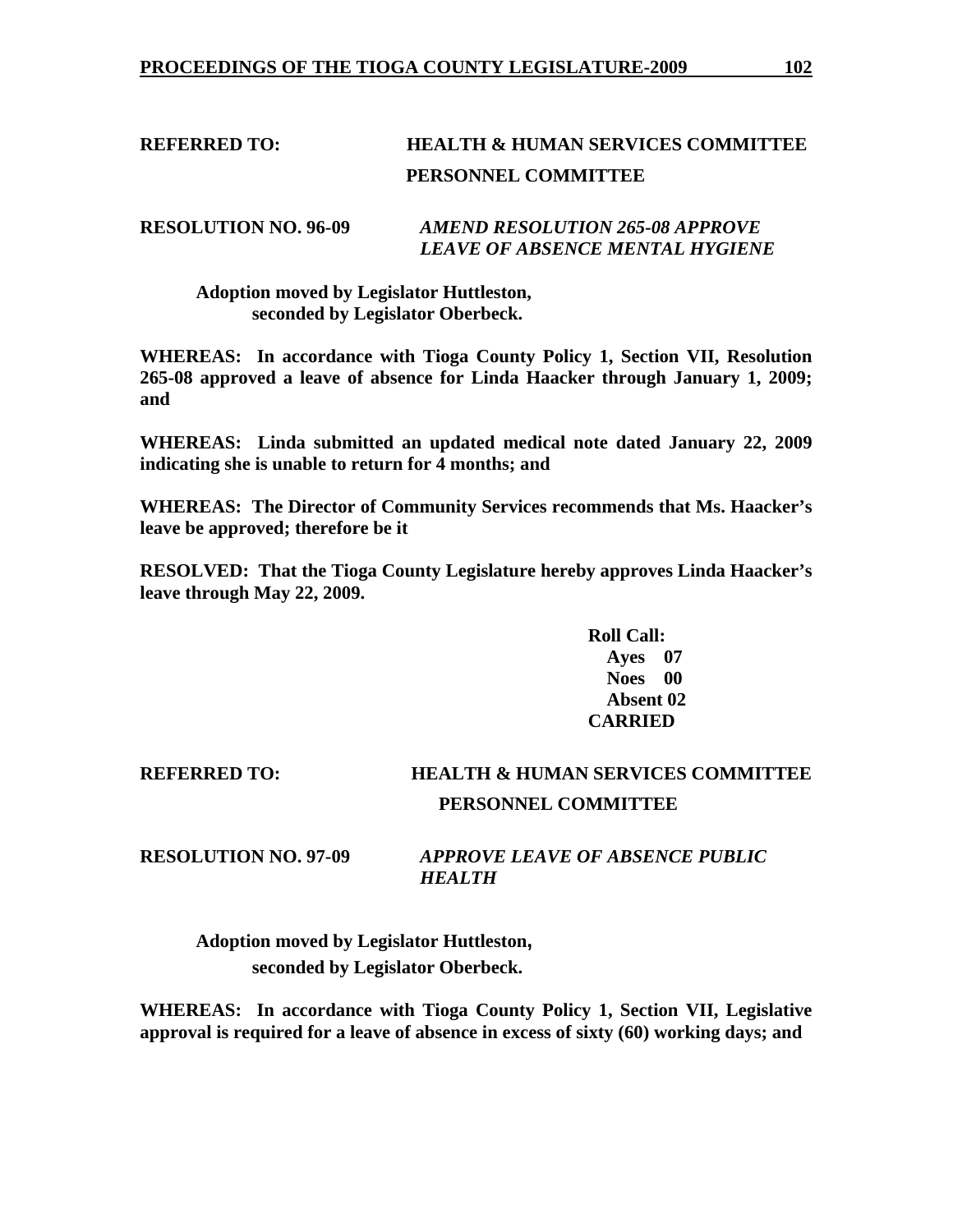# **103 PROCEEDINGS OF THE TIOGA COUNTY LEGISLATURE-**

**WHEREAS: Linda Kostek, Community Health Nurse, has been out on medical leave since December 1, 2008; and** 

**WHEREAS: Ms. Kostek does not meet the eligibility requirements for Family Medical Leave in 2009; and** 

**WHEREAS: Based on updated medical information Ms. Kostek will not be able to return to work until approximately May 4, 2009; and** 

**WHEREAS: The Public Health Director recommends that Ms. Kostek's leave be approved through May 3, 2009; therefore be it** 

**RESOLVED: That the Tioga County Legislature hereby approves Linda Kostek's leave through May 3, 2009; and be further** 

**RESOLVED: That in the event Linda Kostek is released to full duty prior to May 3, 2009 she be allowed to return to work at that time.** 

> **Roll Call: Ayes 07 Noes 00 Absent 02 CARRIED**

**Legislator McEwen made a motion to have the following late-filed resolution considered, seconded by Legislator Quinlan and carried.** 

**REFERRED TO: FINANCE COMMITTEE** 

**RESOLUTION NO. 98-09** *ERRONEOUS ASSESSMENT TOWN OF BARTON* 

 **Adoption moved by Legislator McEwen, Seconded by Legislator Oberbeck.** 

**WHEREAS: An application for corrected tax roll indicates that property #11231 assessed to John & Denise Spaulding on the 2009 tax roll of the Town of Barton is erroneous in that Small Claims Court lowered the taxable value on property #11231 from \$198,000 to \$162,000; and** 

**WHEREAS: The Waverly School District tax collector issued a corrected Waverly School Tax bill for the property owners based on the reduced amount, which was then returned as unpaid; be it therefore** 

**2009**